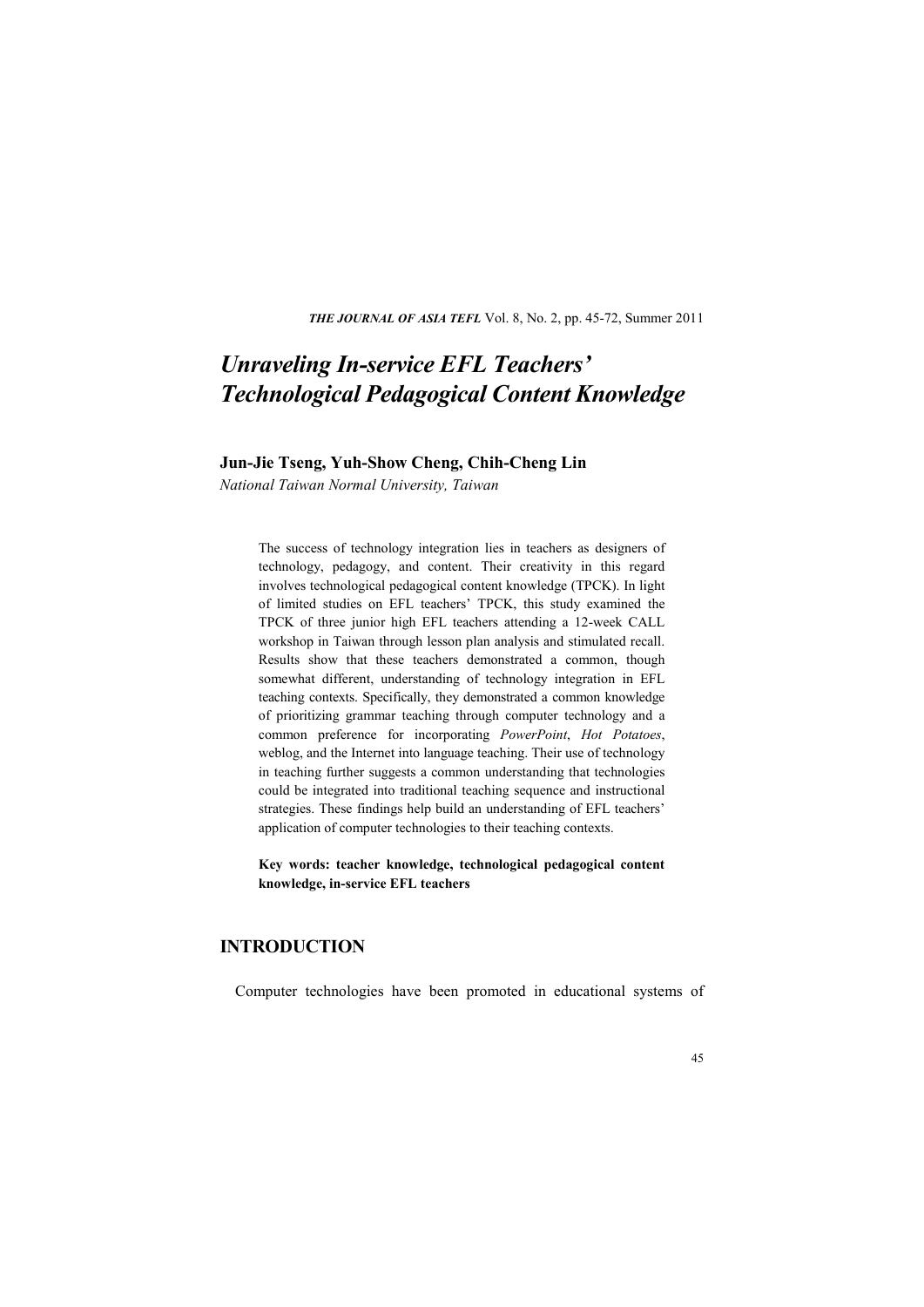Taiwan for a decade (Ministry of Education in Taiwan, 2001). Computer hardware and software are commonly installed at various school levels. The computer is expected to innovate and even transform educational practices in Taiwan; however, computer technology, in fact, has not been extensively and substantially integrated into teaching practices (Chang, 2003; Hsu & Kuan, 2007). This problem reveals that more convenient access to computer technologies may not be the sole or major determinant of successful technology-supported teaching (Meskill, Anthony, Hilliker-Vanstrander, Tseng, & You, 2006). As Mishra and Koehler (2005) note, the success of technology integration lies in teachers as designers of technology, pedagogy, and content. Accordingly, teachers' knowledge about technology in general and of the complex relationships among technology, pedagogy, and content (i.e., technological pedagogical content knowledge, TPCK; Mishra & Koehler, 2006) in particular may be more important in determining teachers' integration of technology into instruction. However, there is scant research on EFL teachers' TPCK. We thus have a very limited understanding of what EFL teachers' TPCK is and how it develops and impacts on foreign language teaching or learning. To fill this research gap, this study was conducted to explore EFL teachers' TPCK, with a major focus on unraveling what teachers know about the use of technology for teaching the subject matter of English.

## **LITERATURE REVIEW**

Teaching is a highly complex activity that draws on many kinds of knowledge. Teacher knowledge in itself is a multi-faceted and ill-defined construct in educational research (Fenstermacher, 1994). Shulman (1986) was the first scholar to investigate teacher knowledge, which was classified into subject matter knowledge, pedagogical knowledge, and pedagogical content knowledge (PCK). Subject matter knowledge refers to factual knowledge and principles in a specific discipline and it can be obtained by teachers through explicit formal instructions in teacher preparation programs.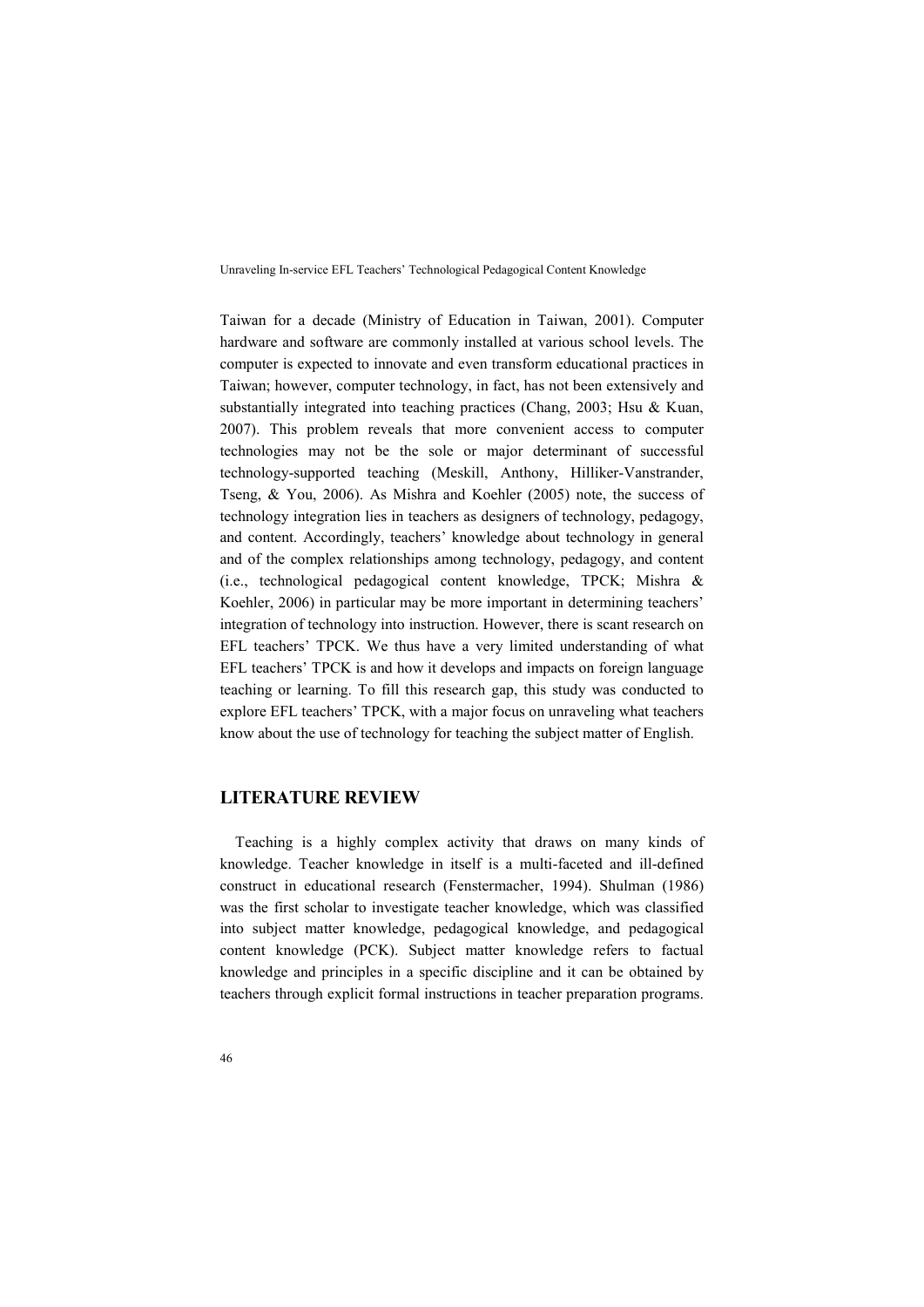Pedagogical knowledge involves an understanding of applying instructional techniques, strategies, and skills to class management, direct instruction, collaborative learning, and assessment. Pedagogical content knowledge is associated with a conceptual understanding through which teachers translate subject matter knowledge into a form comprehensible to students via analogies, illustrations, examples, explanations, and demonstrations. Unlike the first two types of knowledge, PCK involves teachers' integrated understanding of four components, namely, pedagogy, subject matter content, student characteristics, and the environmental context of learning (Cochran, Deruiter, & King, 1993). Teacher knowledge of this sort cannot be separately learned but as a whole.

With the computer increasingly integrated into educational practices, PCK needs to include the use of technologies to account for the phenomenon of learning to teach with the computer by teachers (Angeli & Valanides, 2005). From the perspective of educational technology, PCK of educational technology is defined as the use of technologies to transform subject matter content to a form accessible to students (Margerum-Leys & Marx, 2003). This definition is actually an extension of Shulman's (1986, 1987) conceptualization of PCK. Based on Shulman's (1986, 1987) work, a technological pedagogical content knowledge (TPCK) framework proposed by Koehler and Mishra (2005) is illustrated in Figure 1 to show the relationship among subject matter knowledge, pedagogical knowledge, and technological knowledge. The TPCK framework, as argued by Mishra and Koehler (2006), can serve as "an analytic lens for studying the development of teacher knowledge about educational technology" (p. 1041). Borrowed in the present study, this conceptual framework provides a foundation for our research on the composition of EFL teachers' TPCK.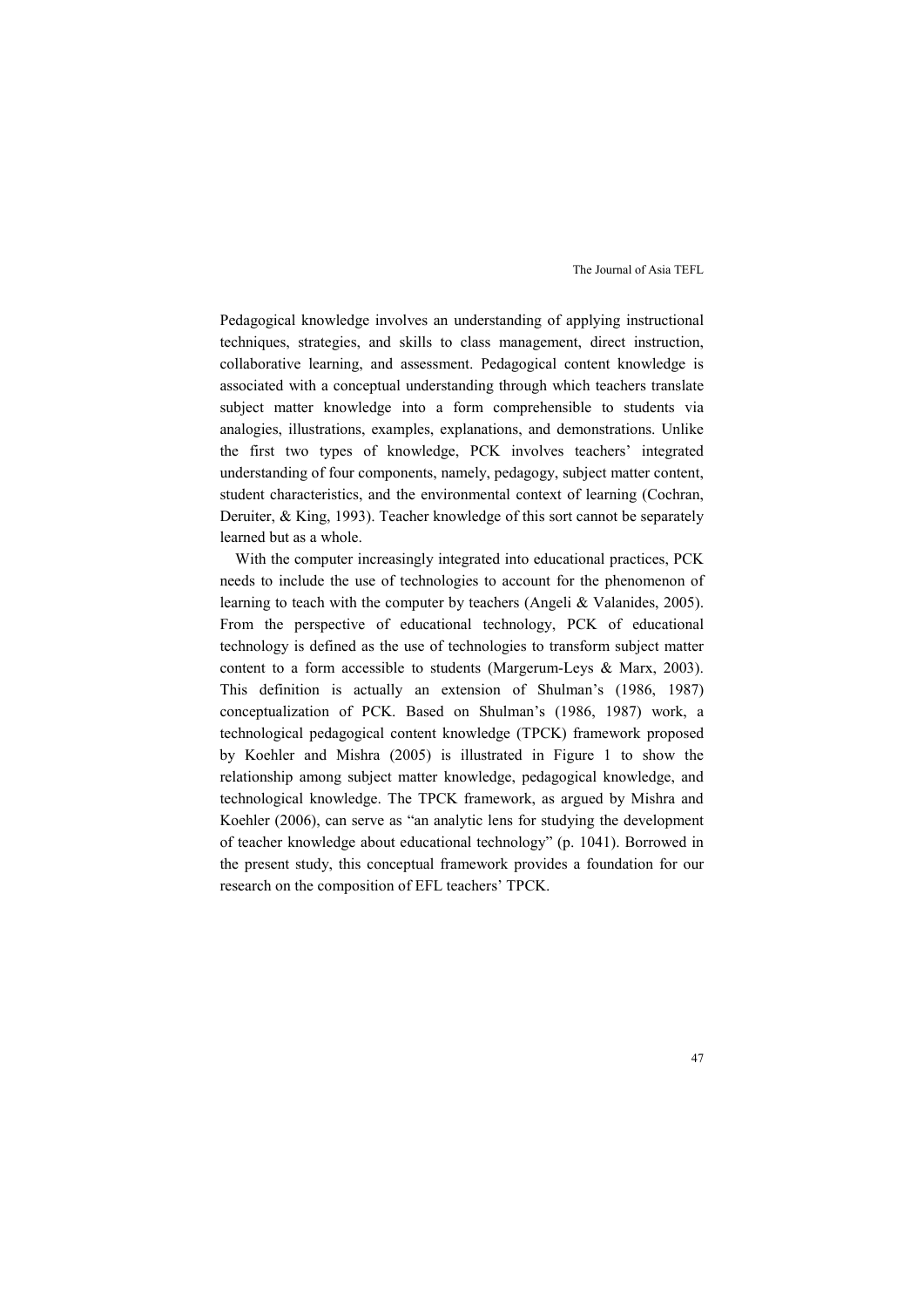

**FIGURE 1 The Components of Technological Pedagogical Content Knowledge (Koehler & Mishra, 2005, p. 133)**

In terms of research on language teacher education, one aspect of language teachers' cognition that has obtained limited attention involves teachers' knowledge about technology integration into instruction, particularly TPCK. Relatively little is known about how EFL teachers apply their understanding of technology as a teaching aid for English learning and teaching. Thus, subsequent research on teacher education in CALL can investigate EFL teachers' conceptual understanding of technology integration (Zhao & Tella, 2002), particularly their TPCK.

Few studies have been conducted on language teachers' TPCK. Perhaps Polyzou (2005) was one of the pioneering researchers in this area. In her study, five modern language teachers in Greece were inquired for their growth in their TPCK as they learned to teach with multimedia. The teachers displayed an understanding that images could be utilized as a real-life stimulus to engage students in practicing language concept, i.e. using descriptive adjectives more easily to talk about people's characters shown on images. Also, they knew that they would use technology to develop students' productive skills instead of receptive skills because they thought students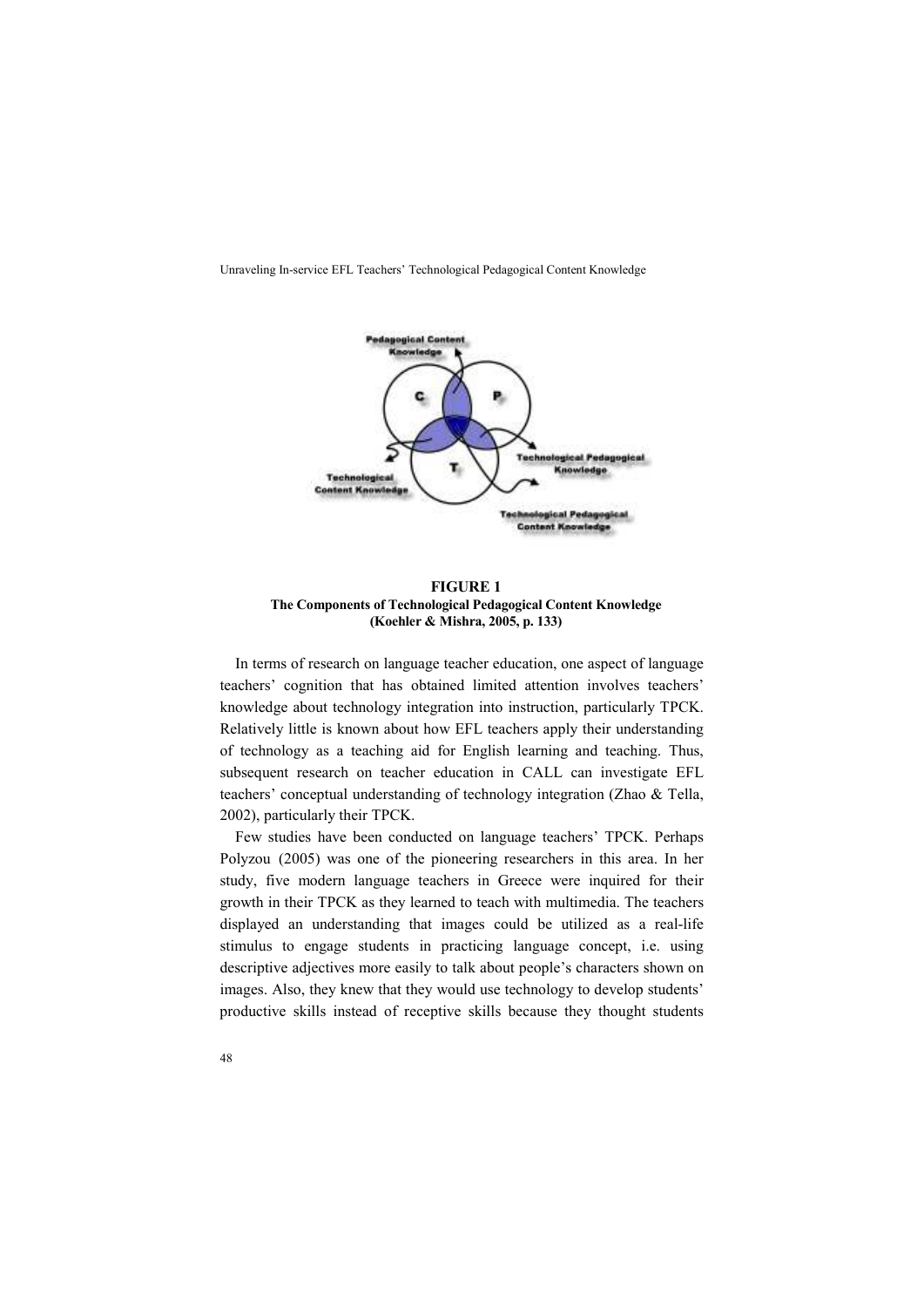would be active to use the target language with the computer supported. Lastly, their TPCK involved the teachers to represent content in a semiotic way. They understood that concepts and information could be illustrated more clearly with sounds and images than with plain texts. Similarly, in Koçoğlu's (2009) study, the pre-service EFL teachers in Turkey shared the same aspect of TPCK as those teachers in Polyzou's (2005) studyrepresenting abstract concepts through multimedia applications. In addition, Pace, Rodesiler, and Tripp (2010) investigated the impact of technologybased methods course on pre-service English teachers' TPCK of applying Web 2.0 technology to English language arts. Their findings showed that the teachers revealed an understanding of using Web 2.0 applications to foster collaborative processes and enhance students' literacy.

## **PURPOSE OF THE STUDY AND RESEARCH QUESTIONS**

Although the idea of TPCK is not new, the issue remains underexplored in the field of EFL teacher education. The present study intended to enrich understanding of EFL teachers' TPCK. Special attention was paid to unraveling in-service teachers' acquired knowledge of technological affordances and hindrances associated with English teaching after they attended a 12-week CALL workshop. To this end, the following questions were explored:

- 1. What language components did the teachers choose to teach with the computer?
- 2. What technologies were particularly preferred to support the teachers' language lessons?
- 3. What teaching strategies did the teachers know for the use of technology in language teaching?
- 4. What did the teachers know about contextual constraints encountered in deploying technologies for particular teaching tasks and procedures?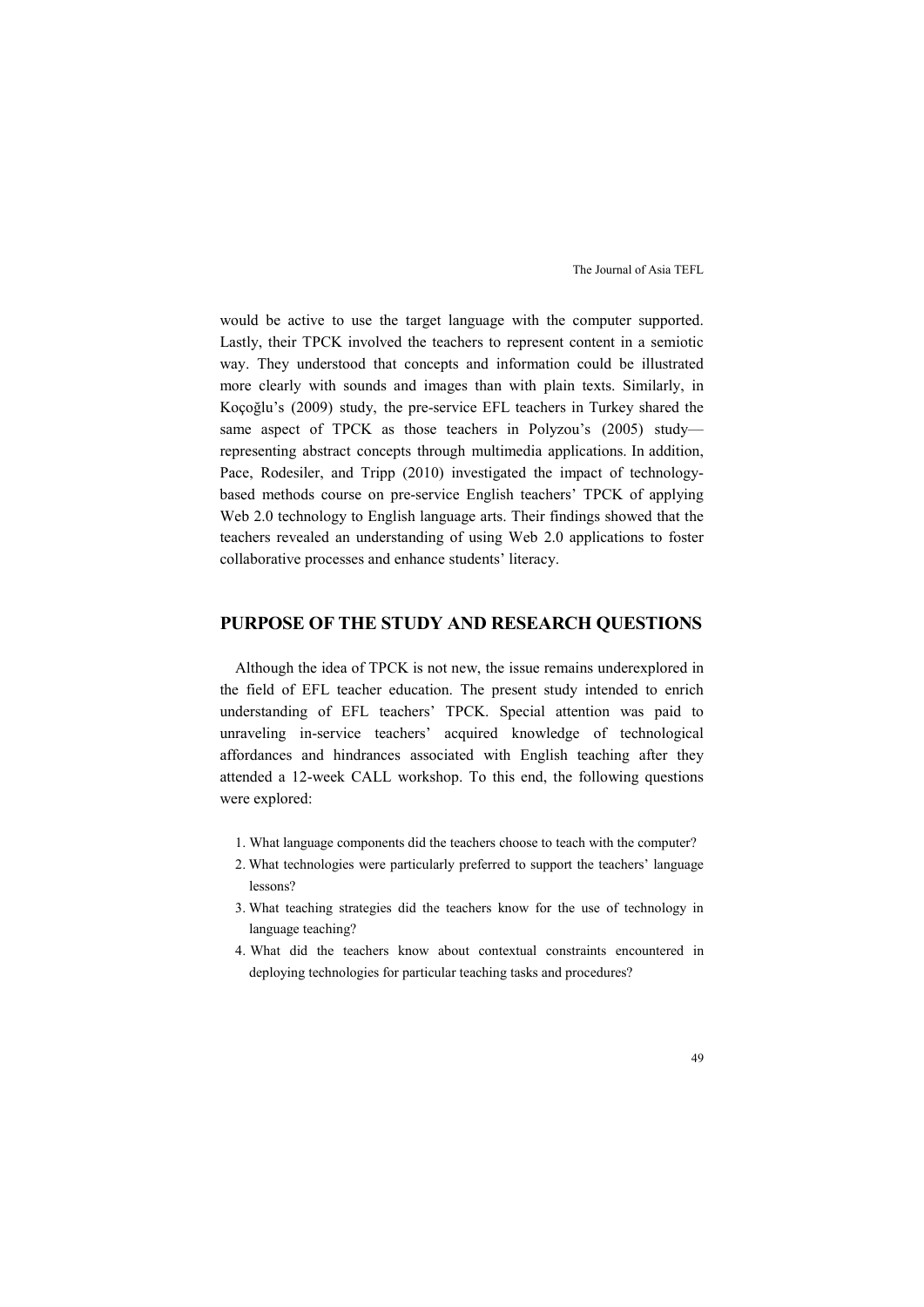## **METHODOLOGY**

This section describes the research setting, the participants, and the procedures of data collection and analysis.

#### **Research Setting**

The study was conducted in a 12-week CALL workshop held at the English language training center of a national university in northern Taiwan. The workshop was offered as an extension course for in-service English teachers without any course credits granted. It was organized in a blended mode—on-campus learning integrated with online learning. On-campus learning referred to three-hour-a-week classes at a CALL Lab of the university whereas online learning was carried out at a web-based learning community accessible to the participating teachers 24 hours a day, 7 days a week. While the former engaged the teachers to learn and discuss face to face with the teacher trainer (the first author of the present study) about hands-on technological skills, the latter enabled the participants to further discuss with their peers and the teacher trainer over a web-based discussion forum after class.

The blended workshop was designed to help the teachers not only to learn technological skills but also to develop their proficiency in relating technology to teaching contexts. In particular, they were trained to author teaching materials, evaluate ESL/EFL software and websites, and write a lesson plan associated with CALL. Table 1 lists CALL tools and applications which were demonstrated for the teaching of particular language components. For example, *Audacity*, an audio editing program, was presented in the scenario of practicing speaking.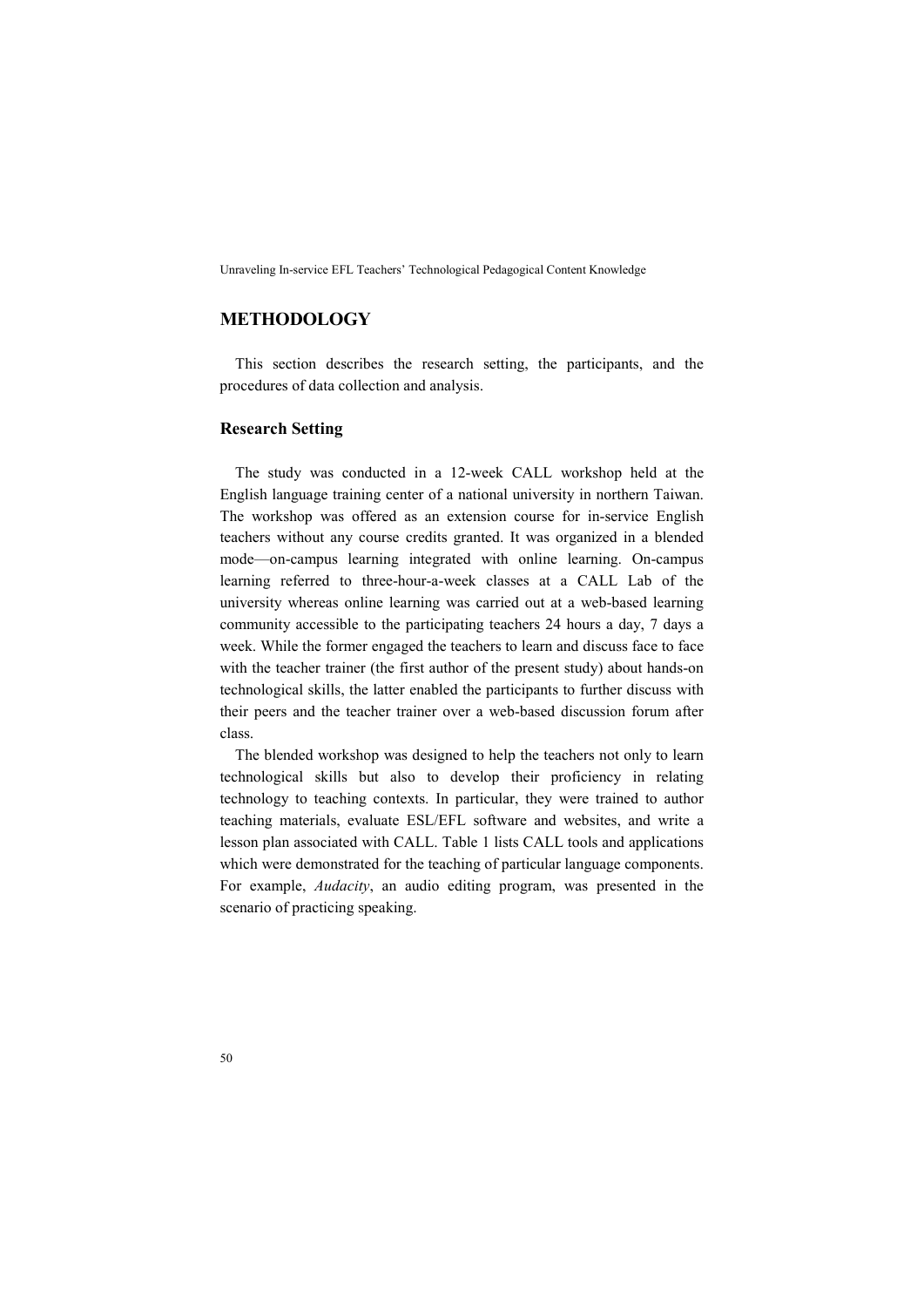

#### **Participants**

Sixteen in-service English teachers who were teaching at various school levels in Taiwan enrolled in the workshop. Among them, three teachers (under pseudonyms as Shirley, Fanny, and Teresa) not only agreed to participate in the study but also completed both of the two tasks designed for this study—namely, handing in a CALL lesson plan and joining a session of stimulated recall. Based on their responses to a background information questionnaire, all of the three teachers received little training in English teaching in their undergraduate studies, but they began to develop their English teaching expertise formally from the Master's in TESOL programs. In their graduate studies, they took courses such as Teaching Methodologies, SLA, Educational Technology, and CALL. Before they came to the workshop, they had actually acquired some knowledge and skills about teaching with computer through courses like Educational Technology or CALL. However, the topics and contents covered in such courses had been dramatically different from those of the present CALL workshop. For example, one of the courses Shirley took was Educational Technology, which was devoted to general subjects rather than English teaching. Therefore, the three teachers had been given few opportunities to exploit CD-ROM and web-based resources specific to English teaching and learning. Also, they had hardly authored any English teaching materials with particular software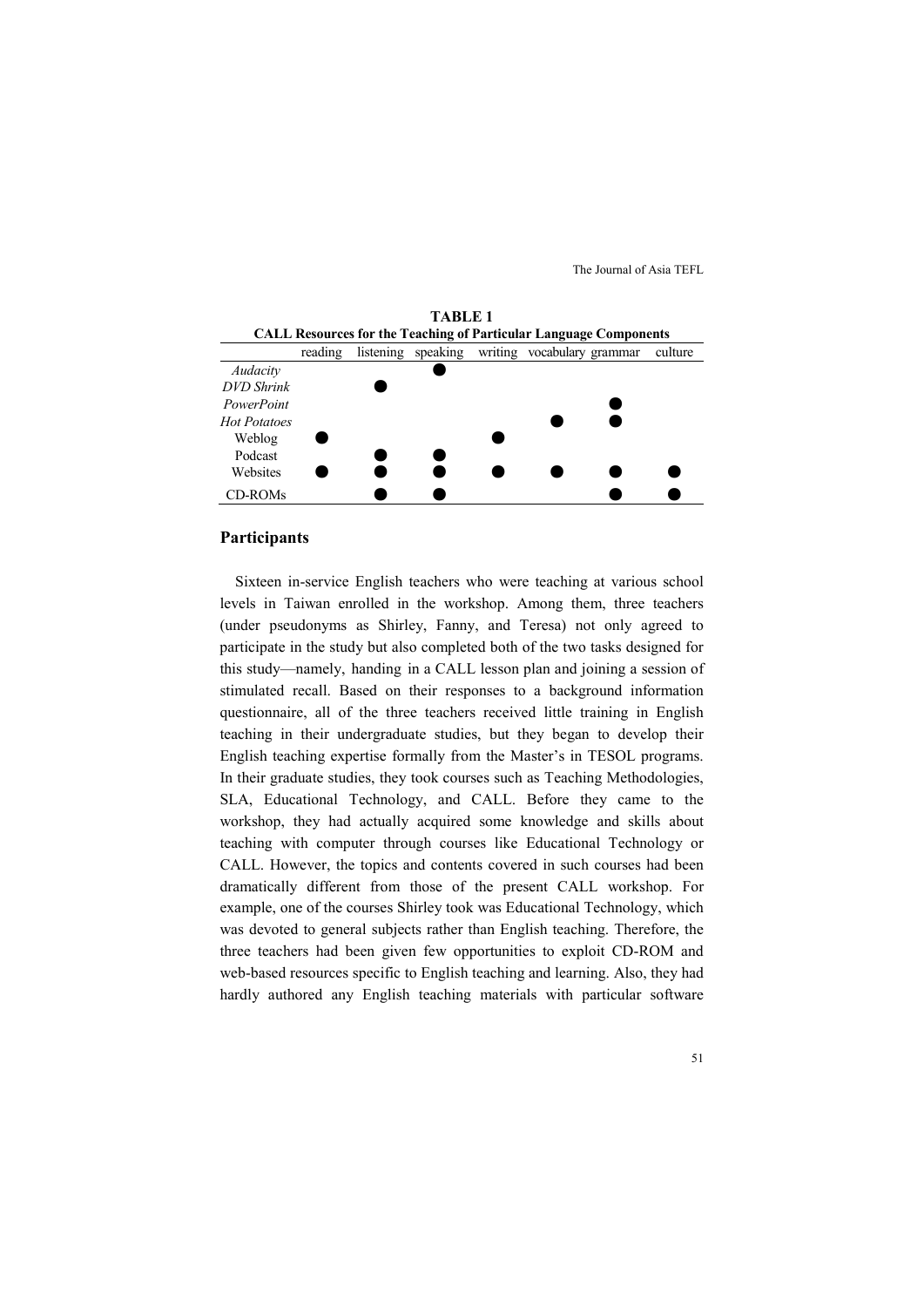#### programs.

As for their motivations for participating in the workshop, the most predominant reason for all of the three teachers was to acquire technological knowledge and skills through the workshop because they thought their computer literacy had been weak. They thought that the workshop could systematically introduce state-of-the-art technology to them, and they could in turn apply it to their teaching contexts. In addition, they came to the workshop with a purpose of developing their competence in relating computer technology to teaching practices. Teresa was particularly aware that the workshop was specific to the integration of computer technology into English teaching. As she noted,

> I thought that I had been too lousy at the computer, so I came here to learn about computer hardware … The previous seminars were not specifically related to English teaching. Such seminars were the ones which speakers would end in an hour, so what was delivered and presented was really superficial.

Another motivation was associated with the modules and topics offered in the workshop. For example, Fanny pointed out that she had heard about weblog, but she had known neither what it was nor how it could be applied to teaching. This topic, namely *The Application of Weblog to English Teaching*, happened to be included in the syllabus of the workshop. In other words, topics like this one prompted her to enroll in the workshop.

## **Data Collection**

Data collection involves lesson planning and stimulated recall.

#### *Lesson Planning*

Towards the end of the workshop, the participating teachers were asked to design their own technology-infused lessons with freedom to choose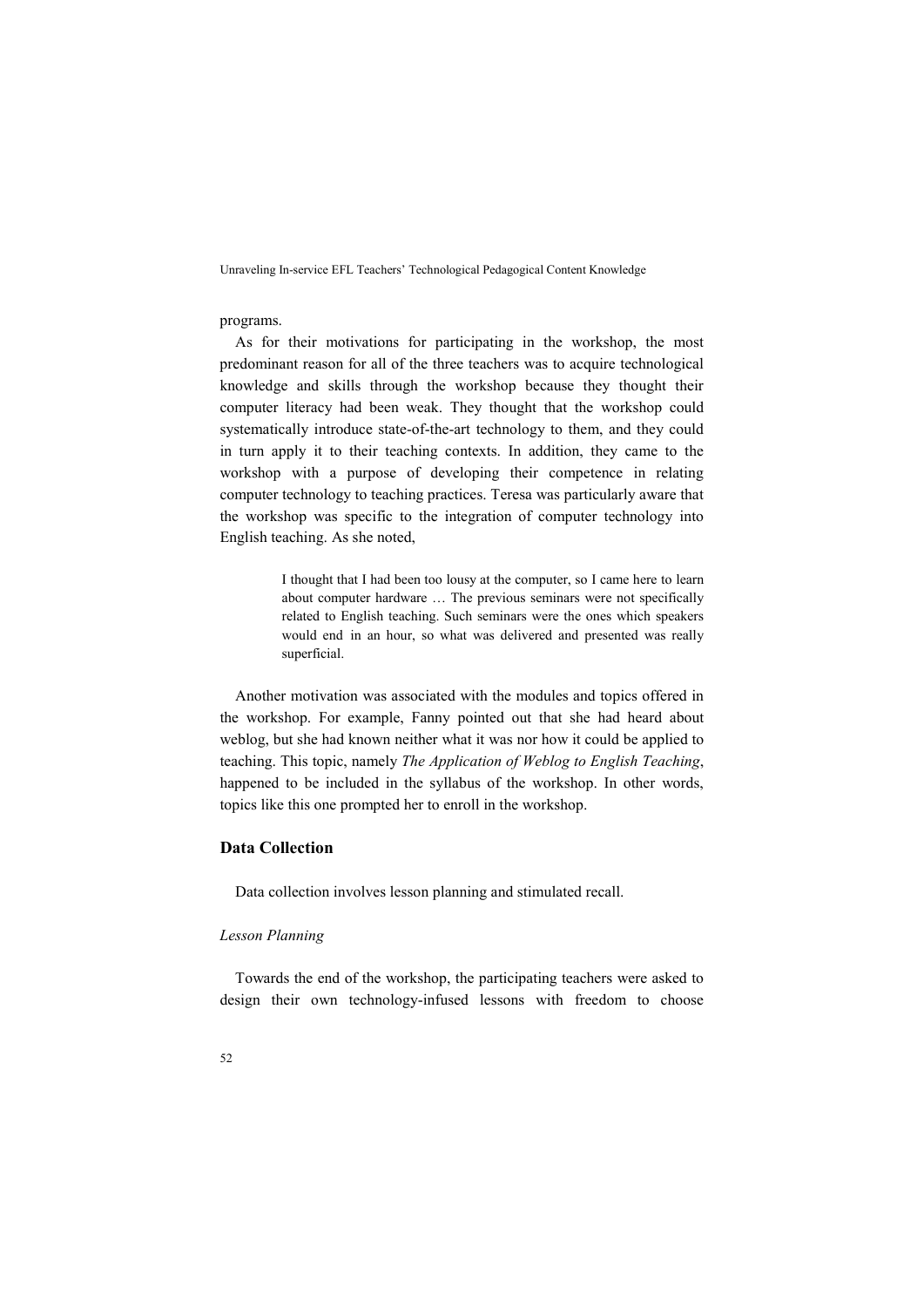whatever topics for their CALL lessons. This assignment gave them an opportunity to review all of the CALL tools and applications demonstrated in the workshop and in turn to decide on particular resources that were deemed suitable for their CALL lessons. As they planned CALL lessons, they also needed to produce artifacts corresponding to their CALL lessons. In this case, they might generate online quizzes with *Hot Potatoes*, make grammar slides with *PowerPoint*, and print out worksheets provided by certain EFL websites. Since the whole process could illustrate how the teachers transferred subject matter into a form understandable to the learners (Papert, 1993), their CALL lesson plans were considered a source of data that could reveal the three teachers' TPCK about the integration of particular technologies into their teaching activities.

#### *Stimulated Recall*

Stimulated recall was employed in the present study to complement lesson planning described above. If the three teachers' TPCK revealed in their lesson plans was vague or ambiguous, the first researcher of this study would follow up their planning decisions through stimulated recall to reconstruct their TPCK. During stimulated recall sessions, the researcher read the teachers' lesson plans to them first before they were asked to recall their lesson planning procedures. Over the course of stimulated recall, the researcher tried to elicit their pre-instructional planning decisions that were not clearly stated in their lesson plans but had much to do with their TPCK by asking such questions as "Can you elaborate more on this point?", "Can you tell me why you want to teach this way?", and "Can you talk more about the application of the technological tool to your teaching?". While the teachers were recalling, the researcher simultaneously examined whether their responses illuminated those vagueness and ambiguities identified in their lesson plans. The whole procedure was individually conducted with each participant. Each stimulated recall session was audio-recorded and transcribed verbatim for later data analyses.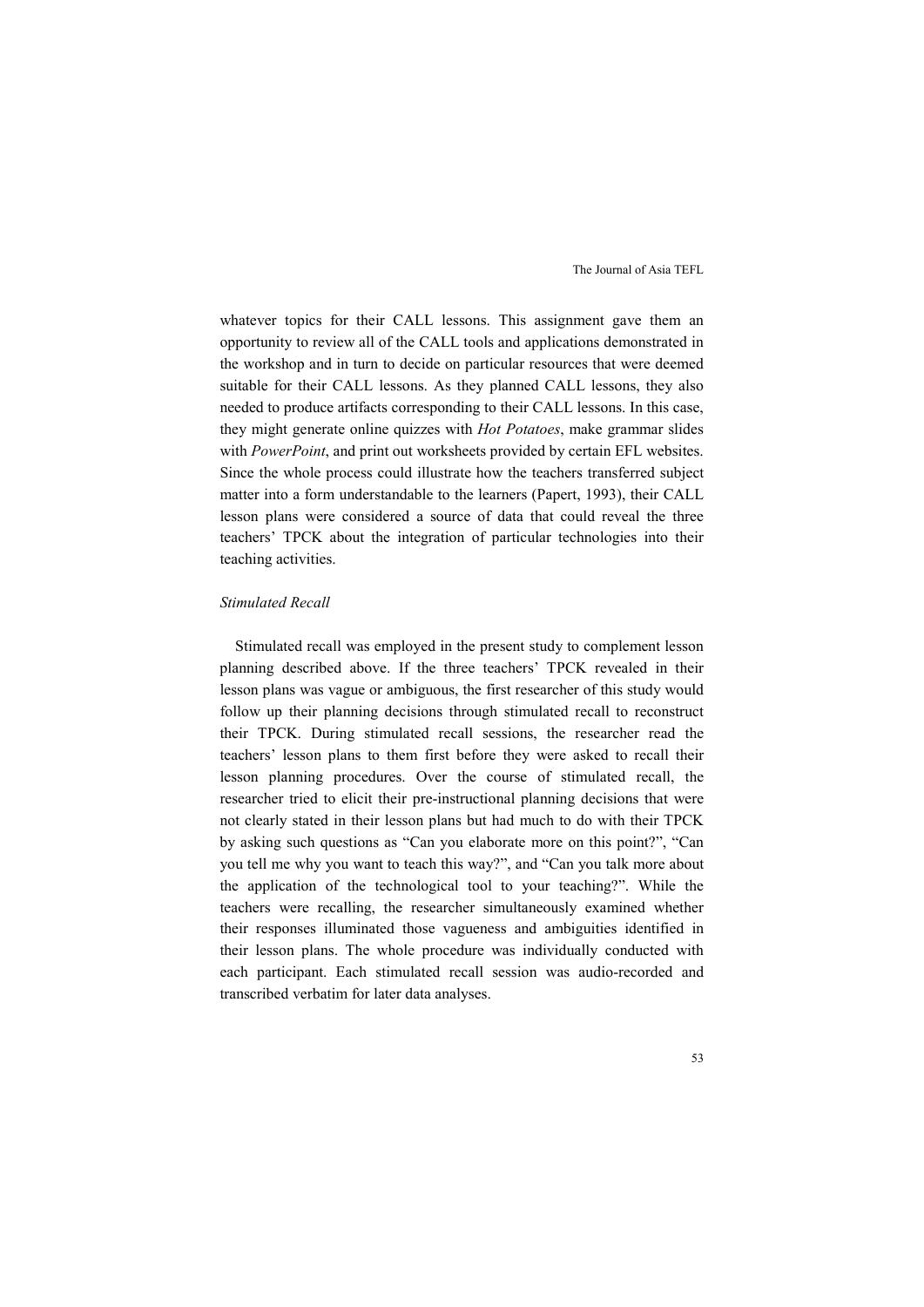## **Data Analysis**

Based on Koehler and Mishra's (2005) framework, the collected data were analyzed in four dimensions: (1) the subject matter chosen to be taught through the computer, (2) the technologies selected to support their teaching, (3) the teaching strategies employed to facilitate their teaching, and (4) contextual constraints that possibly mediated the selection of content, technology, and pedagogy. In data analysis, special attention was paid to capturing *what* the teachers' TPCK was and *how* it was translated into teaching practices in light of the above-mentioned four dimensions.

The data analysis procedure involved data coding and theme development. Data coding is associated with establishing categories. In the very beginning, notes were added on the margins of all the raw documents—that is, lesson plans and stimulated recall transcriptions. Then, the texts were segmented into some tentative minimal categories, which might be labeled, for example, as: "knowledge about producing online quizzes with *Hot Potatoes*" and "knowledge about incorporating web-based exercises into listening teaching." Subsequently, these smaller categories were re-organized into systematic larger categories. The aforementioned minimal categories were probably reframed as "knowledge about the use of technologies for language practice."

Finally, the data analysis involved a search for themes. Data were grouped under certain paralleling larger categories, which would be further revised if needed. A theme might appear as some analogous larger categories occurred repeatedly. A theme statement was written for those larger categories. Merging with other similar larger categories, the larger category mentioned previously might lead to a theme labeled as "knowledge about when technologies could be integrated."

Since TPCK is quite tacit in nature, the teachers' TPCK detected from lesson plans was cross-validated with the findings in the stimulated recall sessions.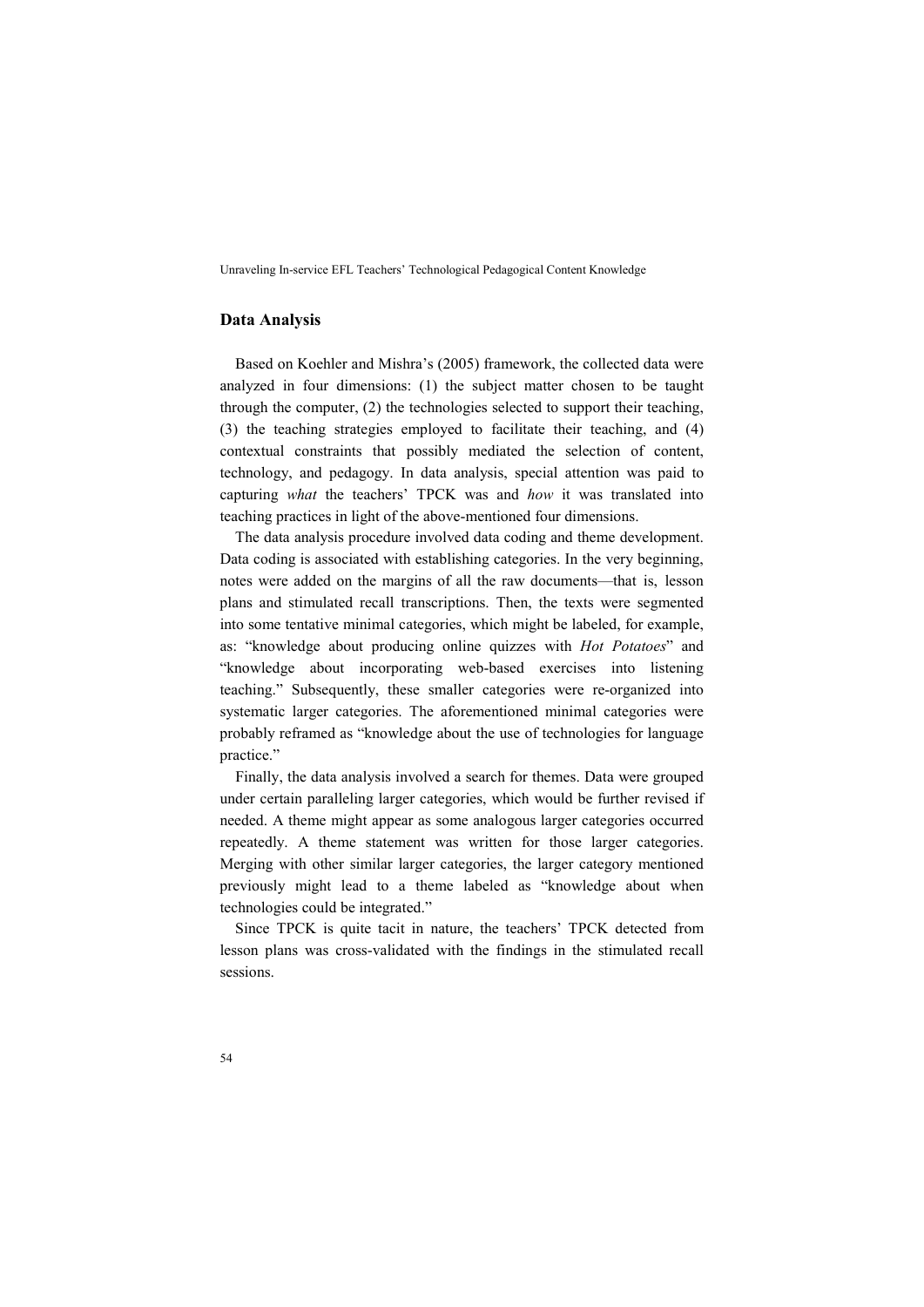## **RESULTS**

This section reports on the three teachers' TPCK, specifically about (1) the selection of subject matter, (2) the incorporation of particular technologies, (3) the employment of teaching strategies, and (4) contextual constraints. They are separately presented in the following sub-sections.

#### **The Subject Matter Chosen to be Taught with the Computer**

According to the lesson plans the three teachers wrote up, Fanny and Shirley referred to the textbook as a source of teaching materials, but Teresa did not count on the textbook. Instead, Teresa generated her own teaching materials. With the source of their CALL lessons determined, the three teachers began to contemplate what aspect of the target language they would like to teach through technology. They all expected the computer to enhance students' grammatical knowledge. More specifically, Fanny was aimed at teaching tag question; Shirley, regular verbs in past tense; Teresa, wh-, yesno, and auxiliary-verb questions.

The choice of the content was determined by two factors: the exam system and the availability of web-based resources. Since the exam was vital to the students, Fanny and Shirley had a common understanding that they needed to take exams into account when planning to teach English with the computer. As Fanny talked about why productive skills were excluded in her CALL lesson, she said that her students did not have to speak and write in the exam so that she just paid little attention to the two productive skills. What she was mostly concerned with in language teaching were the components of grammar and vocabulary:

> Because the scope of the exam is limited to grammar and vocabulary, … Right! They have something to do with the effects of the exam … I hope what I did today ... It can be really applied to the class immediately. (stimulated recall, Fanny)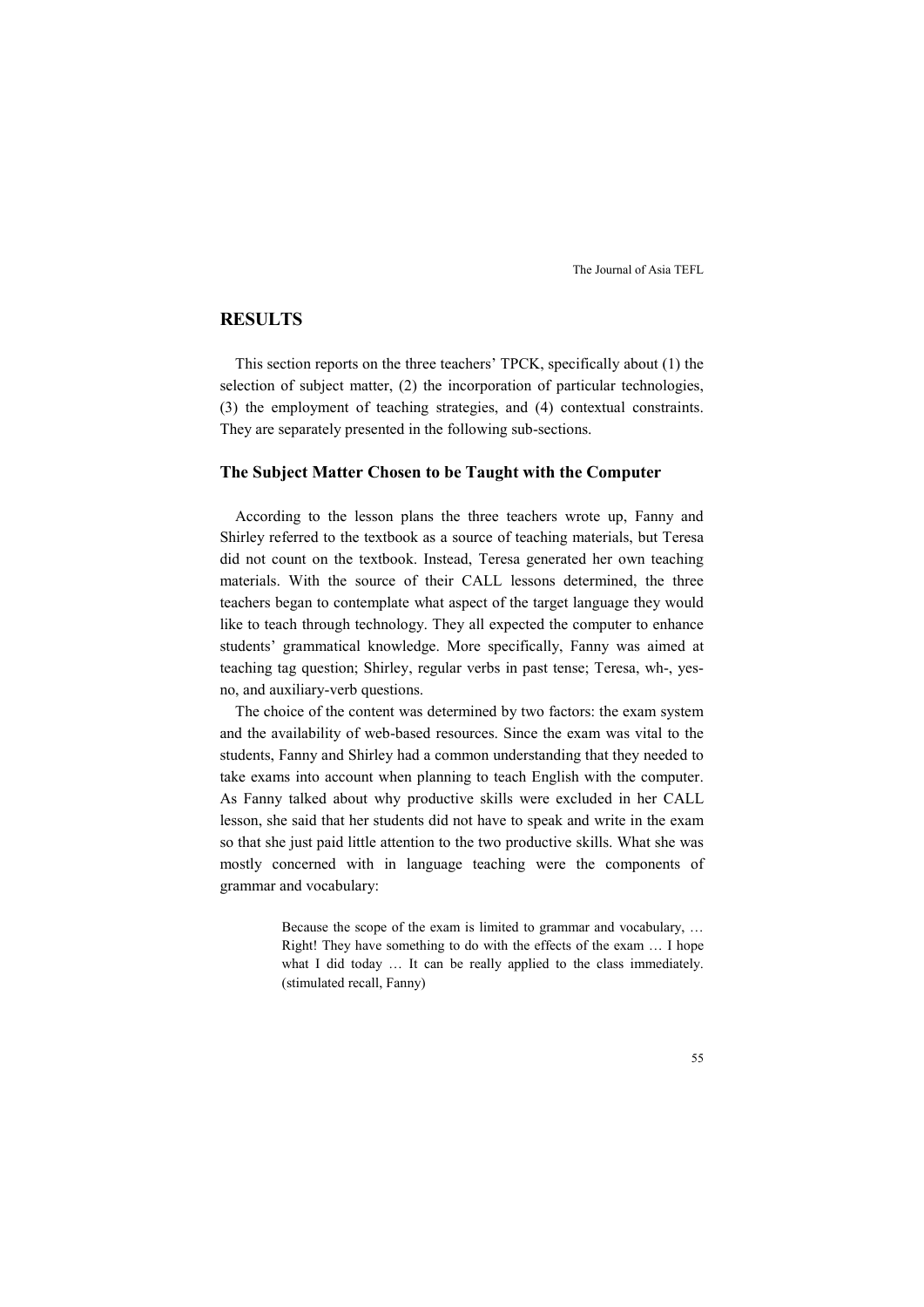The other reason for selecting a particular aspect of the content concerned the teachers' knowledge about the availability of web-based resources. Whether certain web-based materials were available beforehand would determine the selection of the content in a CALL lesson. For example, Shirley happened to find an audio dialogue on the Internet regarding past tense, so she decided to integrate this supplementary listening material into her teaching as listening input to her students. That is, this find made Shirley choose the topic as the content in her CALL lesson. Shirley explained:

- Researcher: You saw ESL Lab (Randall's ESL Cyber Listening Lab, *http://www. esl-lab.com*) prior to your decision on this lesson? Or you found it right after you had decided on this lesson to be taught? Which went first?
- Shirley: Which was first? Hum … In fact, I was hesitating between Lesson 1 and Lesson 2 at that time. Then, with a look [at the ESL Lab website], I had seen it before I decided on which lesson to be taught.

(stimulated recall, Shirley)

#### **The Technologies Selected to Support Teaching**

The three teachers' TPCK also involved an understanding of (1) what technologies could be useful in transforming subject matter to students, (2) when and how technologies could be integrated, and (3) why particular technologies could be useful.

## *What Technologies Could be Useful*

According to the three teachers' lesson plans, several technologies, including hardware facilities and computer applications, were identified to support their teaching. They planned to use two pieces of hardware facilities and four software applications in total. As far as hardware facilities were concerned, all of the three teachers specified a classroom setting where a teacher-controlled computer and an LCD projector were equipped. Through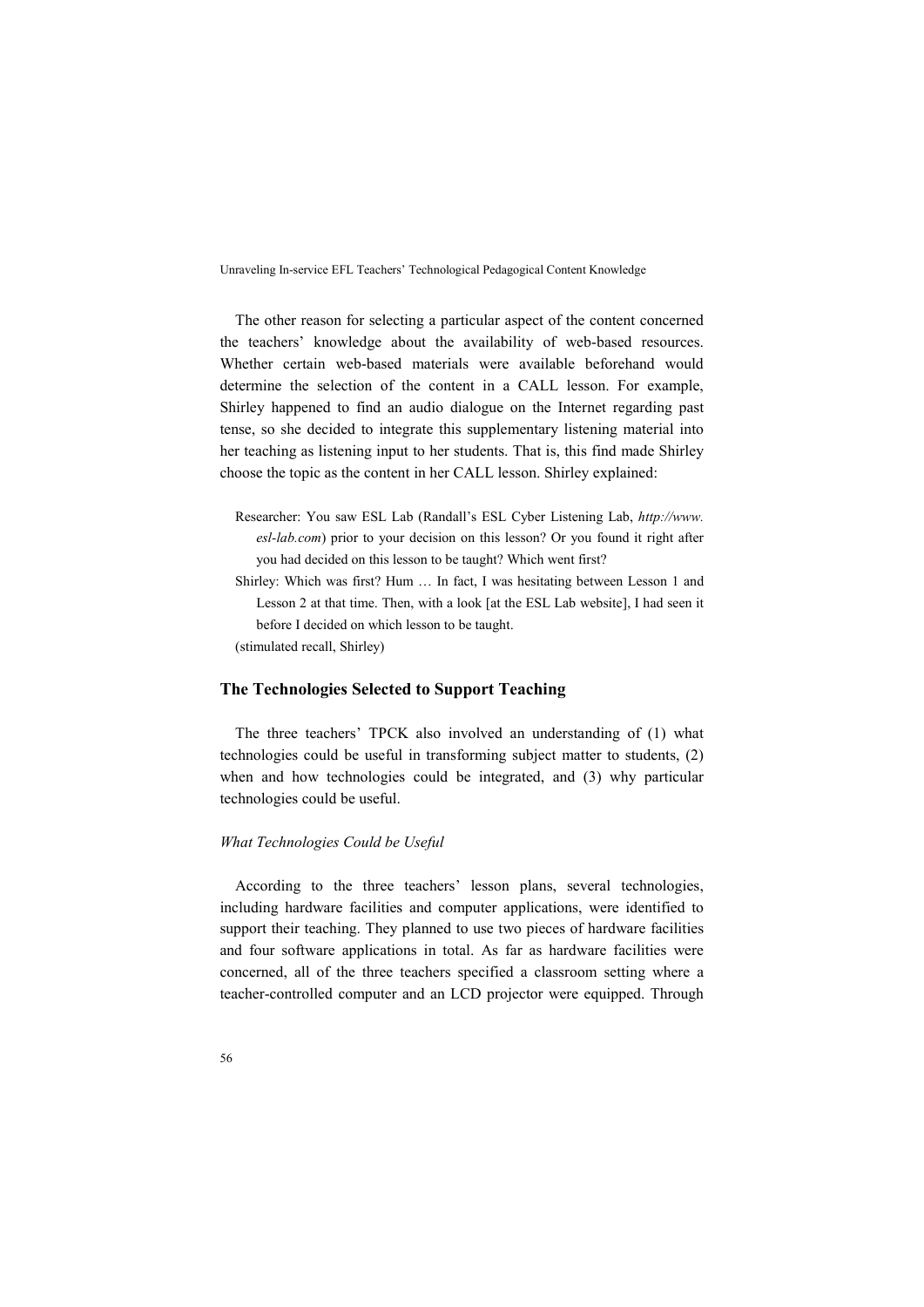the two devices, they planned to present and explain the target content to their students. On the other hand, among all computer applications which had been demonstrated in the workshop, *PowerPoint*, *Hot Potatoes*, weblog, and the Internet (used to search for web materials) were particularly integrated into their instructions for various teaching purposes. What was extensively used by the three teachers was *PowerPoint*, followed by *Hot Potatoes*, weblog, and the Internet, the three technologies utilized exclusively by Fanny and Shirley. These technologies favored by the three teachers are listed in Table 2.

|                   | <b>Particular Technologies Planned in CALL Lessons</b> |       |         |        |
|-------------------|--------------------------------------------------------|-------|---------|--------|
|                   |                                                        | Fanny | Shirley | Teresa |
| Hardware          | A teacher computer                                     |       |         |        |
| <b>Facilities</b> | LCD Projector                                          |       |         |        |
| Software          | PowerPoint                                             |       |         |        |
| Applications      | <b>Hot Potatoes</b>                                    |       |         |        |
|                   | weblog                                                 |       |         |        |
|                   | the Internet                                           |       |         |        |

**TABLE 2** 

#### *When and How Technologies Could be Integrated*

With particular software programs selected, the three teachers were also contemplating when and how these technologies could be integrated into certain teaching procedures that would be considered appropriate to their students. On the whole, they exhibited an understanding that technologies could be integrated into the following traditional teaching sequence: Present-Practice-Produce.

In the stage of presenting the target items and patterns to the students, the three junior high school teachers were found to favor *PowerPoint*. In particular, Fanny planned to present and explain model tag question through *PowerPoint*, as shown in Figure 2. Unlike Fanny, Shirley understood that she could present and explain the regular verbs in past tense by presenting a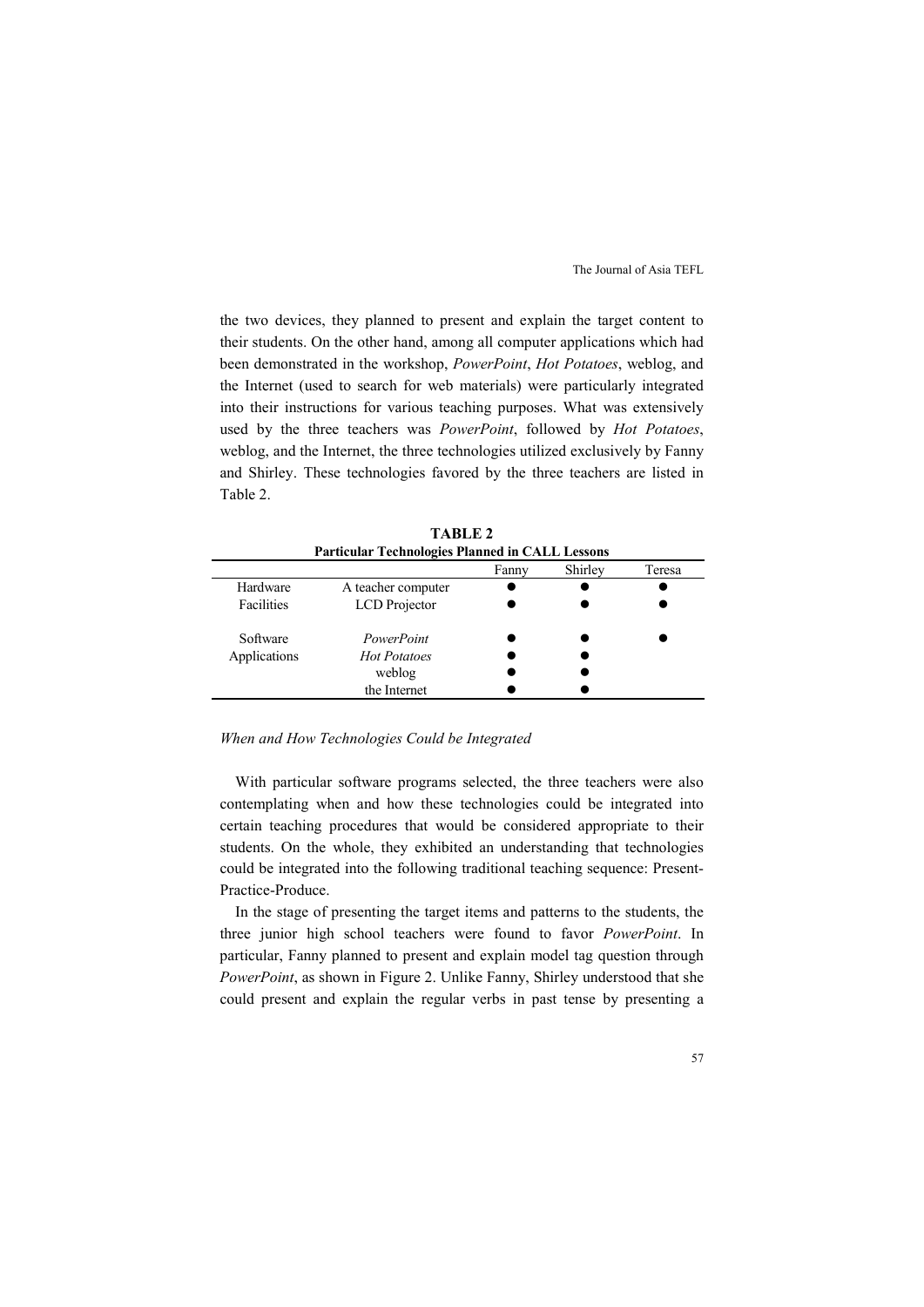model sentence with a contextual image, as illustrated in Figure 3. As for Teresa, she employed *PowerPoint* in a different way: to tell a personal story. A particular *PowerPoint* slide presenting Teresa's story about her pet dog is shown in Figure 4. No target forms were shown on her *PowerPoint* slides. By providing her students with background information about her pet dog through *PowerPoint*, her main purpose was to elicit questions in the forms of wh- question, yes-no question, and auxiliary-verb question about the pet from her students.



**FIGURE 2 Fanny's PowerPoint Slide Presenting Tag Questions**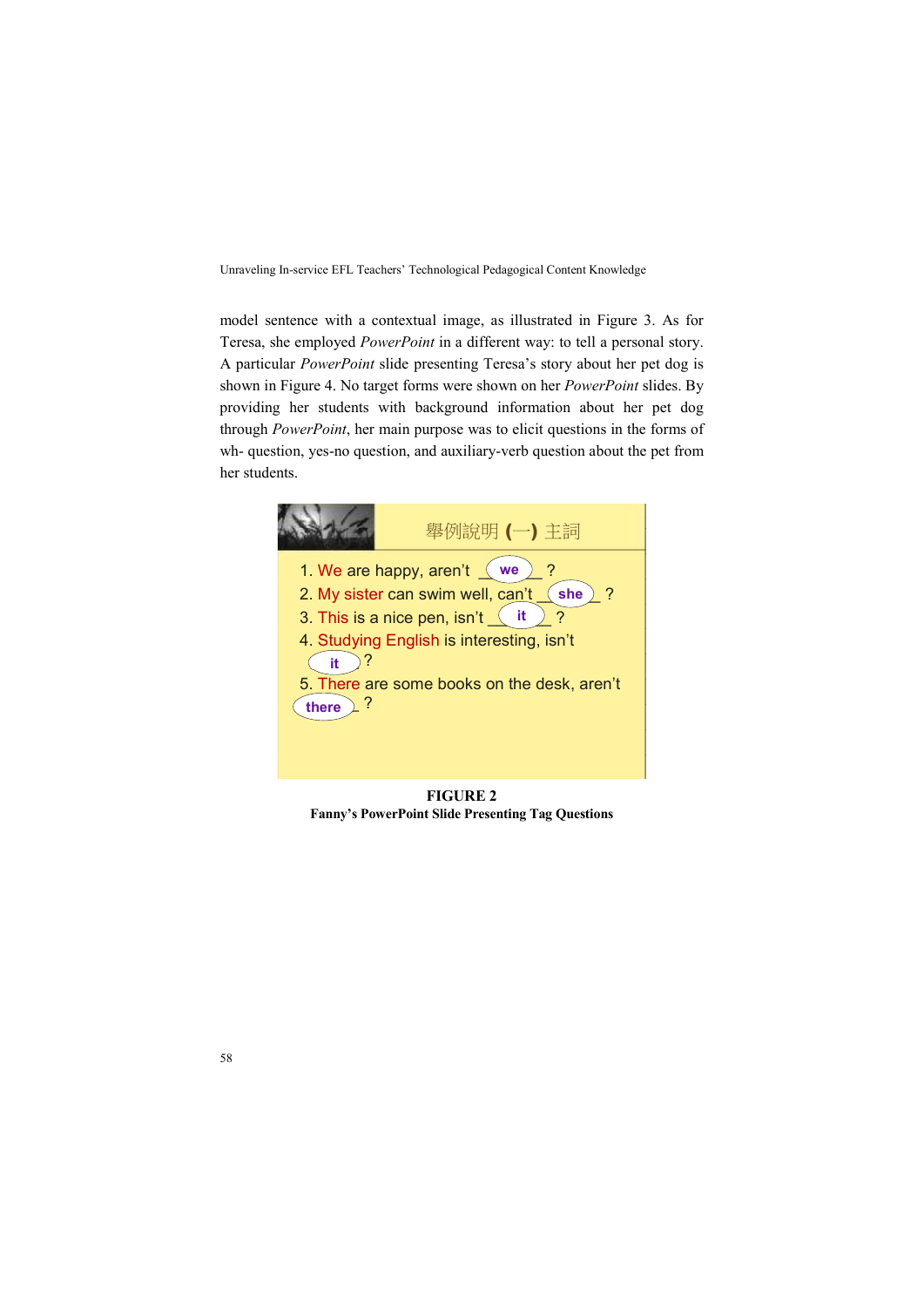

**FIGURE 3 Shirley's PowerPoint Slide Presenting Past-Tense Regular Verbs.** 



Sancho is a cute Beagle. He was my good friend when I was in the USA. **FIGURE 4** 

**Teresa's PowerPoint Slide About Her Pet Dog.** 

In the stage of practicing the target items and patterns, Fanny and Shirley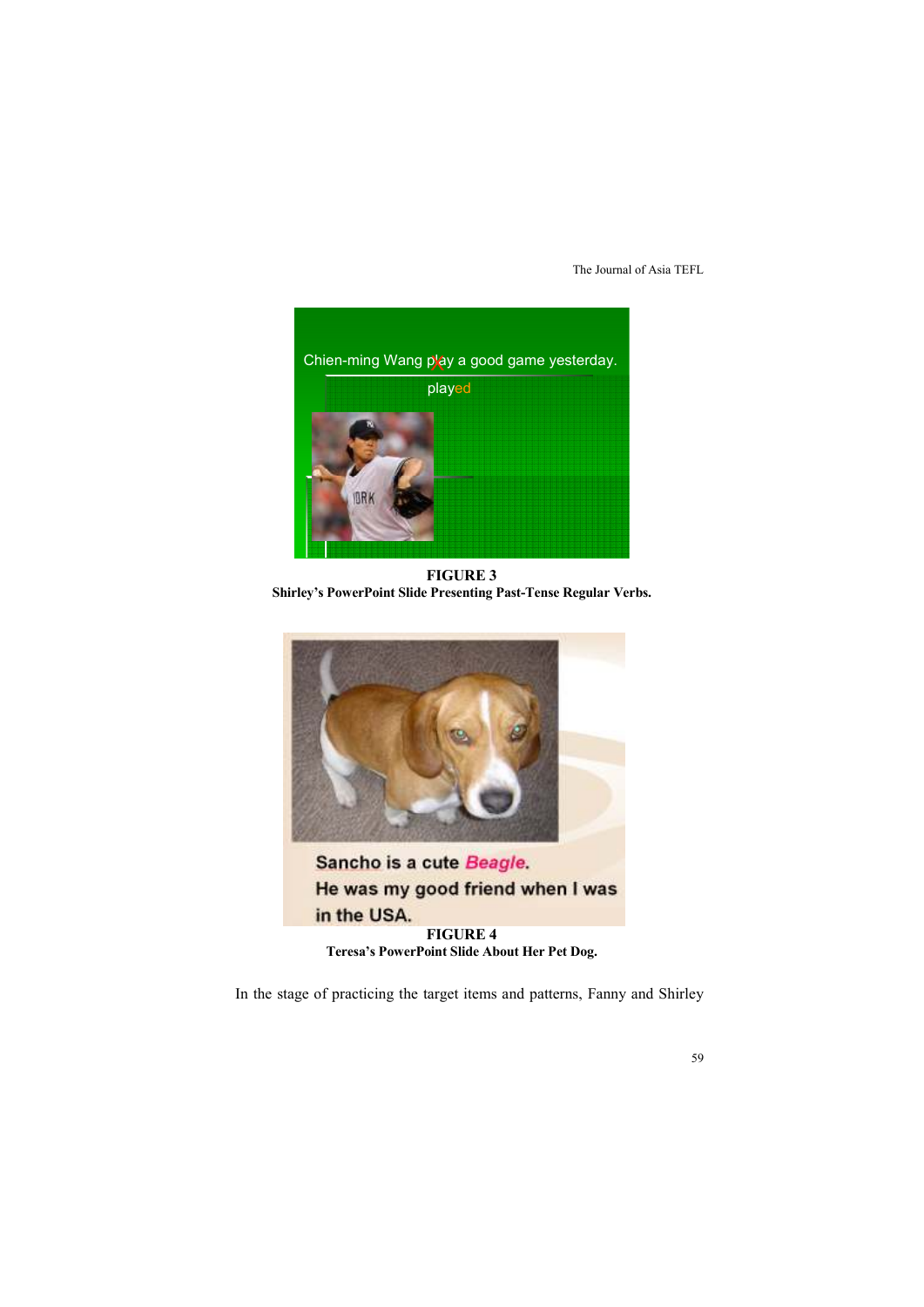both thought about incorporating *Hot Potatoes* into a teaching session when some of the students were asked to do drill-and-practice exercises in order to ensure whether they absorbed what they had just learned in class. Figure 5, for example, shows a snapshot of *Hot Potatoes* exercise authored by Fanny for her students to fill in the correct forms of tag question. They had a basic understanding that *Hot Potatoes* could be used to help students practice the target structures and develop their linguistic accuracy by clicking rather than uttering.

|                                                                                 |                            | 病差器<br><b>な空気中堀入正確的言本+</b> |  |
|---------------------------------------------------------------------------------|----------------------------|----------------------------|--|
|                                                                                 |                            | 9008 · 28 Ednis J (20) ·   |  |
| This was not furnish.<br>when in a maximum alla assume<br>3. But has many loys: | ×<br>u                     |                            |  |
| <b>Mrs. Twick</b>                                                               | a car yavier<br>かいたいこうしいだい |                            |  |
|                                                                                 |                            | $-$ OHK                    |  |

**The Snapshot of Hot Potatoes Exercises Authored by Fanny** 

In the stage of using the target language, Fanny and Shirley both particularly chose weblog as a writing tool through which students could submit and share their translated sentences. They might gain an understanding of multiplying writing opportunities via weblog. For example, Fanny described how this tool could be utilized in her lesson plan:

> Prior to the next class, each student must submit their translations of tagquestion sentences on the weblog. The teacher encourages students to write as much as possible. It doesn't matter if they make mistakes in their writing. They can also revise their translations by referring to others' writing output. (lesson plan, Fanny)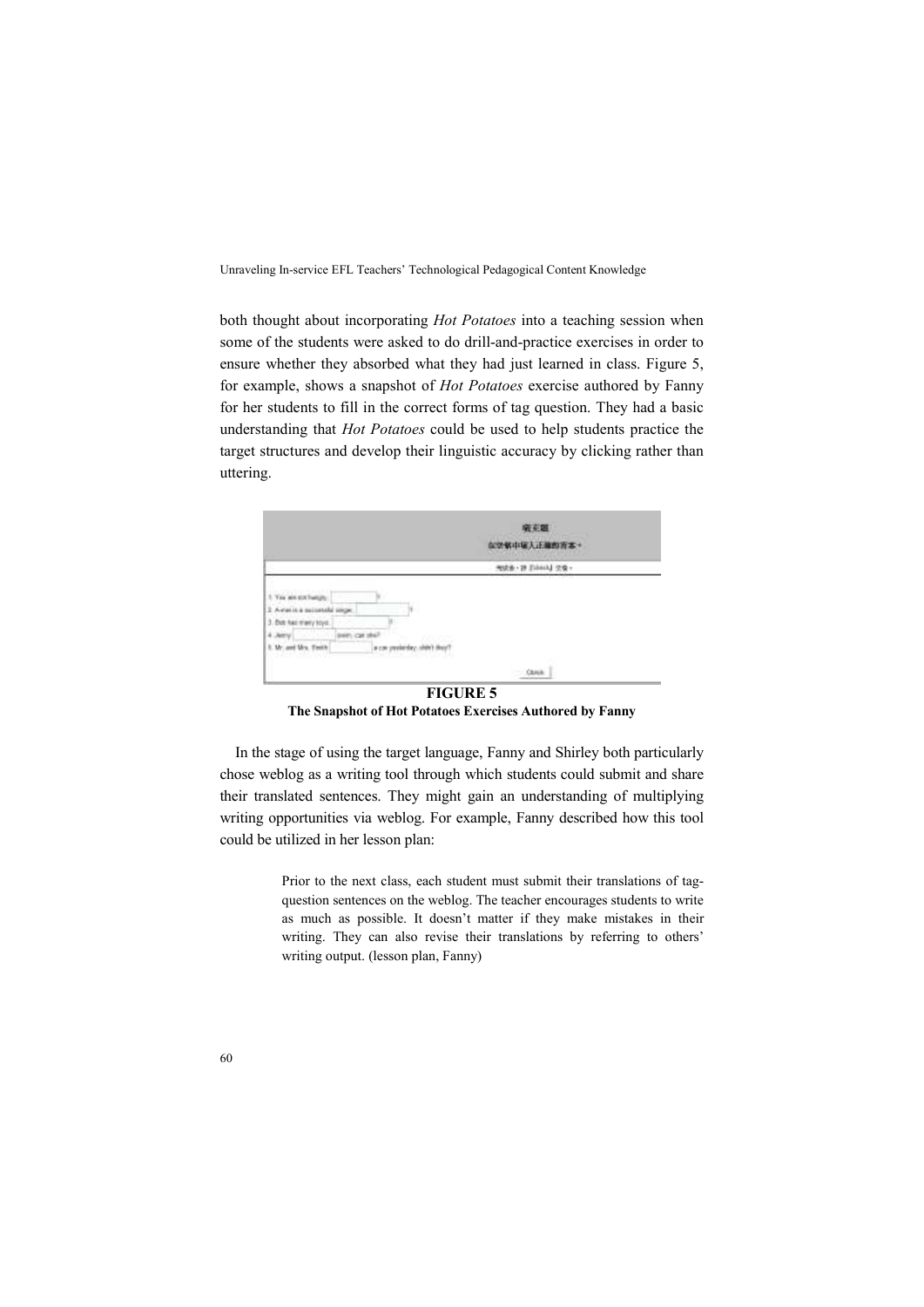#### *Why Particular Technologies Could be Useful*

As identified previously, software programs that were mostly utilized by the three teachers were *PowerPoint, Hot Potatoes*, weblog, and the Internet. As opposed to other technologies introduced in the workshop, such as audio/video editing programs, podcast programs, and CD-ROM packages, the selected software programs and resources won the hearts of the three teachers because of the obvious benefits of these technologies: novelty and familiarity.

Novelty deals with the teachers' knowledge about computer hardware and software that are considered new, unusual, and interesting by their students. In the case of weblog, Fanny and Shirley thought about incorporating it for their students to practice writing at home. They did so because they thought the students would be motivated to write with their curiosity about this novel technology. Fanny explained why she selected weblog in teaching:

> The motivation to learn was pretty low for some of them (Fanny's students) … If they had been motivated to log on [to the weblog,] … Because they felt the novelty [of the technology] in the beginning, they would be eager to go online and write something [on the weblog.] (stimulated recall, Fanny)

Technological novelty might be enjoyed not only by students but also by the teachers themselves. For example, in Shirley's lesson plan, she considered presenting *Hot Potatoes* exercises to students for language practice in class. However, she could not explain why this type of exercise was more advantageous than printed worksheet or test sheet. She appeared to utilize this technology out of her own curiosity about the tool when she admitted: "This part (Hot Potatoes exercise) was sort of used for the sake of the tool." (stimulated recall, Shirley)

Familiarity refers to an extent to which teachers know or understand how to operate a particular technology. In this study, *PowerPoint* was a type of software program that all of the three teachers felt most familiar with. That is,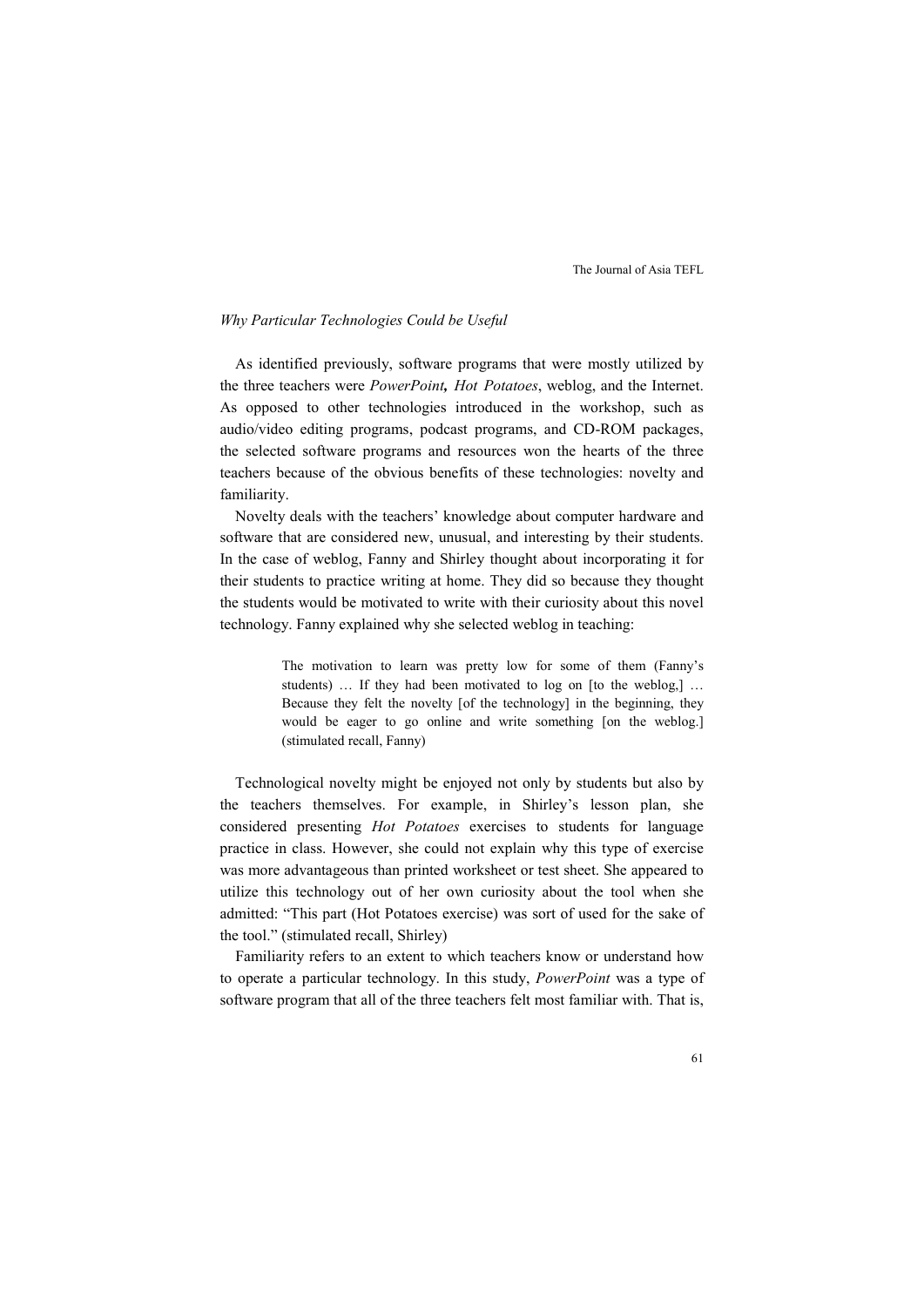it was easier for them to use this tool for authoring CALL materials. For example, Teresa expressed:

> I thought there were so many realistic difficulties. I wanted to find a software program that was technically more feasible to me. I didn't want to make myself utterly exhausted in the first time, so I just thought that the one I would be more familiar with was PowerPoint. (stimulated recall, Teresa)

### **Teaching Strategies Employed to Facilitate Teaching**

This section is concerned with the knowledge of particular pedagogy for transforming subject matter through the computer. Pedagogy usually refers to instructional strategies the teacher employs to help students to learn the target language. In this study, the three teachers demonstrated their knowledge of four instructional strategies associated with CALL: elicitation, concept processing, drill-and-practice, and tutorial.

Elicitation involves the teacher to obtain language output from his or her students. When eliciting students' replies to some target structures or their confirmations of understanding the target concepts, the three junior high school teachers knew how to employ some technologies to present prompts. For example, Fanny planned to utilize *PowerPoint* to show the exercise items of tag questions. The *PowerPoint* animation function enabled her to make one exercise item visible after another right after she obtained each target response from her students. The elicitation would possibly happen as the *PowerPoint* animation displayed. When Fanny presented the prompt, for instance "We are happy, aren't \_\_\_?", she was eliciting her students' response: "we".

Concept processing refers to an instructional strategy that facilitates the learners to comprehend the target concept through some teaching aids. In this study, Shirley and Teresa showed a good knowledge of assisting the students in associating vocabulary items and grammatical forms with the target concepts via images. To help their students process linguistic concepts, the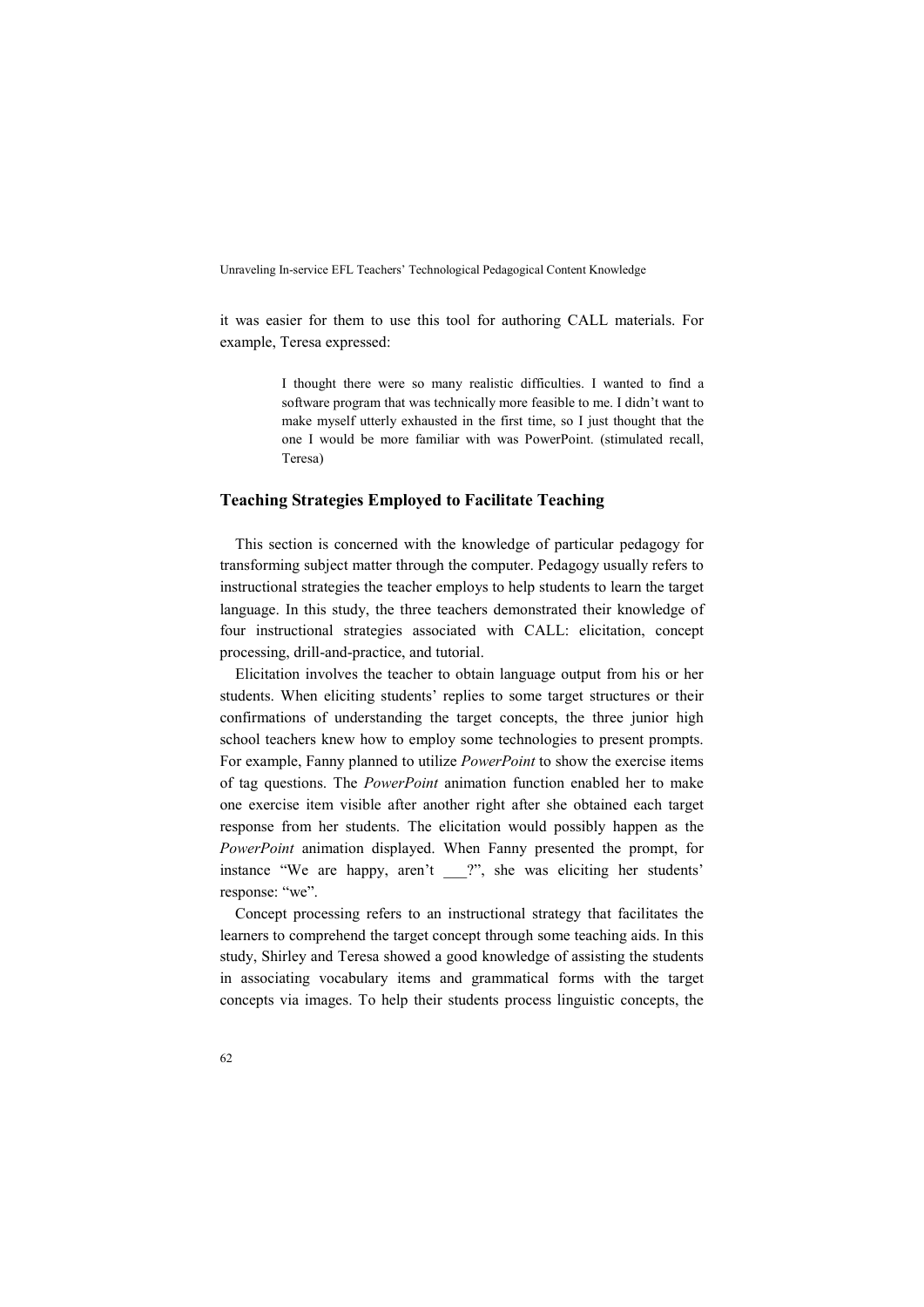two teachers had their *PowerPoint* slides inserted with images relevant to the target items and forms. For example, Shirley chose an image of Niagara Falls to illustrate the sentence "My teacher lived in the US before." She thought:

> Because I lived in America before, I would like to find [an image about] the verb, "live." … I lived near Niagara Falls before. Great, [an image about] Niagara Falls could be put into [the PowerPoint slide]. (stimulated recall, Shirley)

Tutorial involves the learners to interact with the computer as tutor that can provide them with linguistic instruction or help. In their lesson plans, Fanny and Shirley showed their understanding of incorporating a tutorial-based website into the teaching of grammatical structures. In particular, Fanny's students were arranged to review what she would have taught earlier by accessing *Animated Grammar* website, which had been introduced in the workshop<sup>1</sup>. Likewise, Shirley also took advantage of this website to review grammar on regular verbs in past tense for her students.

Drill-and-practice refers to an instructional strategy in which students work on exercise items, usually one at a time, and receive feedback on their correctness. According to the lesson plans of Fanny and Shirley, the two teachers knew that they could design this sort of activity with *Hot Potatoes* to examine whether their students would have understood vocabulary words and grammatical points presented earlier. Originally, *Hot Potatoes* exercise could have been operated on one computer by one student; however, due to insufficient access to the computers in class, the two teachers planned to have their students work on the drill-and-practice exercises either one by one in class or at home as an assignment.

-

 $1$  This website can be accessed at http://www.grammarfree.com/tw/. With contextual animations shown, it presents bilingual dialogues in which the target grammatical structures are highlighted.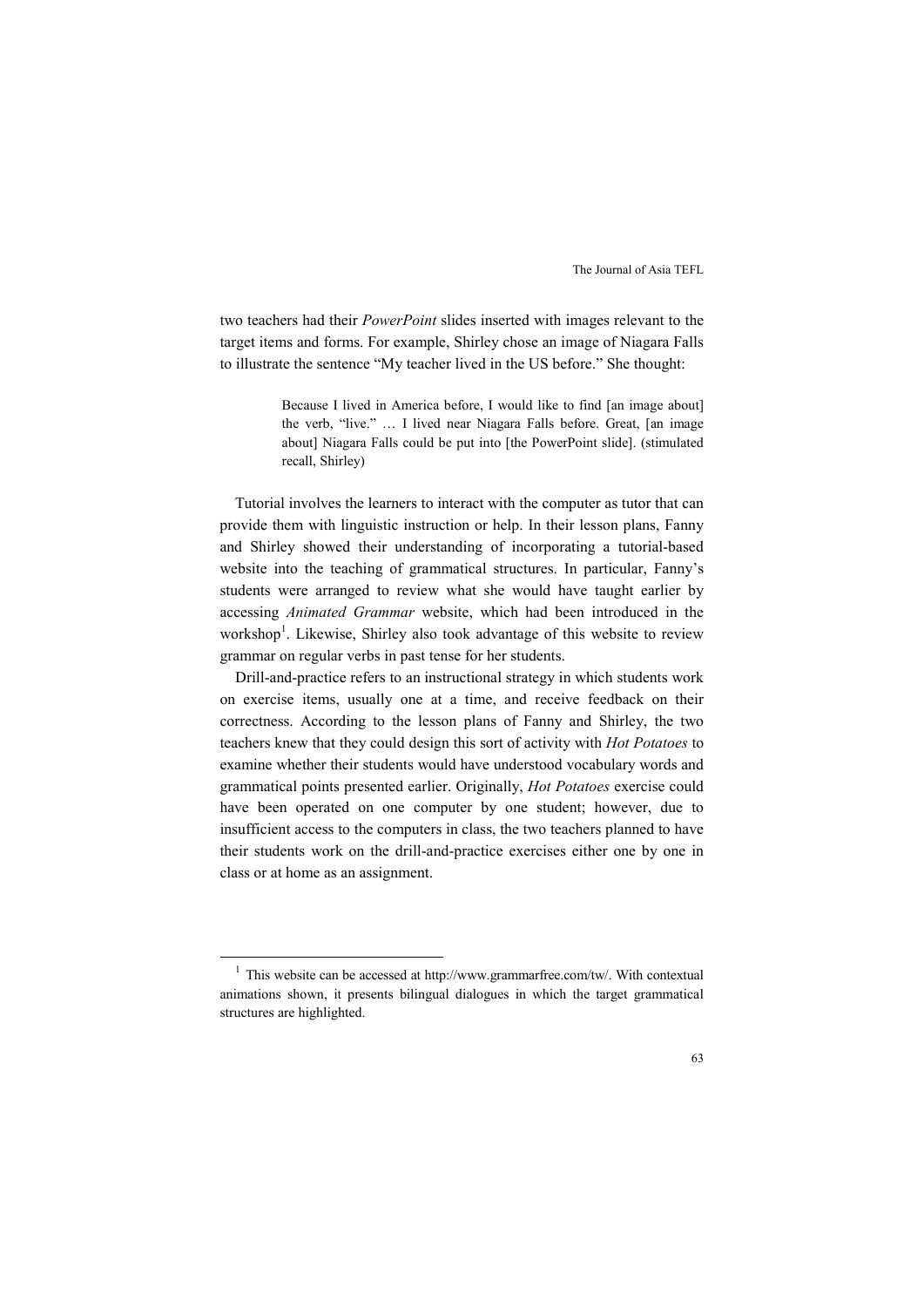## **Contextual Constraint**

Limited access to computer hardware facilities was thought of as an obstacle in CALL practices. As Teresa recalled, an understanding of unreliable access to the Internet made her relinquish utilizing some webbased programs and resources; thereby, she ended up selecting *PowerPoint*, which can stand alone on the computer without any restrictions imposed by the Internet:

> In case I taught in a general classroom where wireless network could be accessible but not reliable … Therefore, I thought the safest means was to use PowerPoint. (stimulated recall, Teresa)

Other than the school, the home was also a place where the students could use the computer for CALL practices. Before Fanny chose weblog as a writing tool for homework use, she gave a serious thought to the problem of students' full access to the computer at home:

> Because about three to five students in my class did not have a computer or could not access the Internet at home, I felt that I would let my students do this homework for extra points. For example, if they have logged on to the weblog and written something, they would have gotten two points [as a reward]. (stimulated recall, Fanny)

Fanny and Shirley also exhibited knowledge about parents' attitudes towards the use of the computer for English learning. For example, Fanny knew that the use of the computer for CALL assignments at home was tied to parents' attitudes towards the use of the computer for educational purposes. She explained:

> Not all of the parents would allow their children to go online. Because a survey had been conducted on the students of my class, some of them expressed that they have a computer at home but their parents would forbid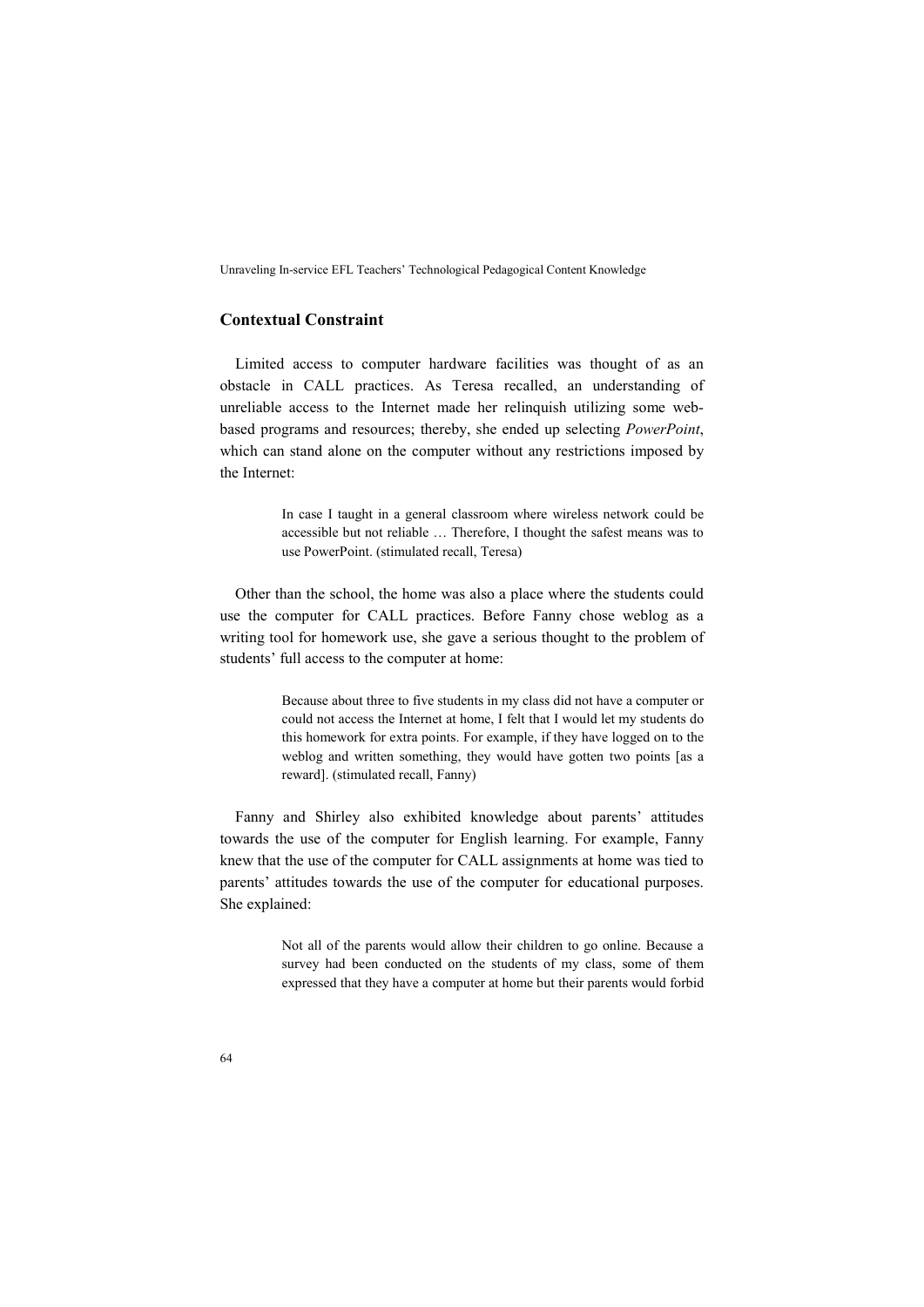them to go online*<sup>2</sup>* . (stimulated recall, Fanny)

# **DISCUSSION AND IMPLICATIONS**

This section consists of four subsections: the Teachers' Understanding of Particular Language Components Suitable for CALL Tasks, the Teachers' Preference for Particular Technologies, and Sustaining Existing Teaching Strategies with Technology.

## **The Teachers' Understanding of Particular Language Components Suitable for CALL Tasks**

As shown in the previous section, the three teachers had a common understanding that the teaching of grammar could be facilitated with the computer. This finding is in agreement with Kessler's (2007) finding that English teachers tended to apply technologies to teaching grammar more than teaching listening and speaking. These English teachers seemed to be knowledgeable about using the computer to represent receptive skills, particularly grammar and vocabulary, in their instructions.

With regard to the reasons for selecting grammar to be taught with the computer, Fanny and Shirley indicated that they would have to teach this language component because it is crucially included in entrance exams of the current educational system in Taiwan. In order to prepare their students for the exams, the two teachers turned out to place a high priority on the teaching of grammar. In fact, under such circumstances, CALL practices would be generally oriented to exams that require students to focus on structural accuracy instead of communicative fluency (Manjarres, 2005).

Fanny and Shirley did not dare to run the risk of disregarding the target

-

 $2$  The parents in Taiwan tend to have a misunderstanding that children would use the computer mostly for online games, which the former would not let the latter spend too much time playing.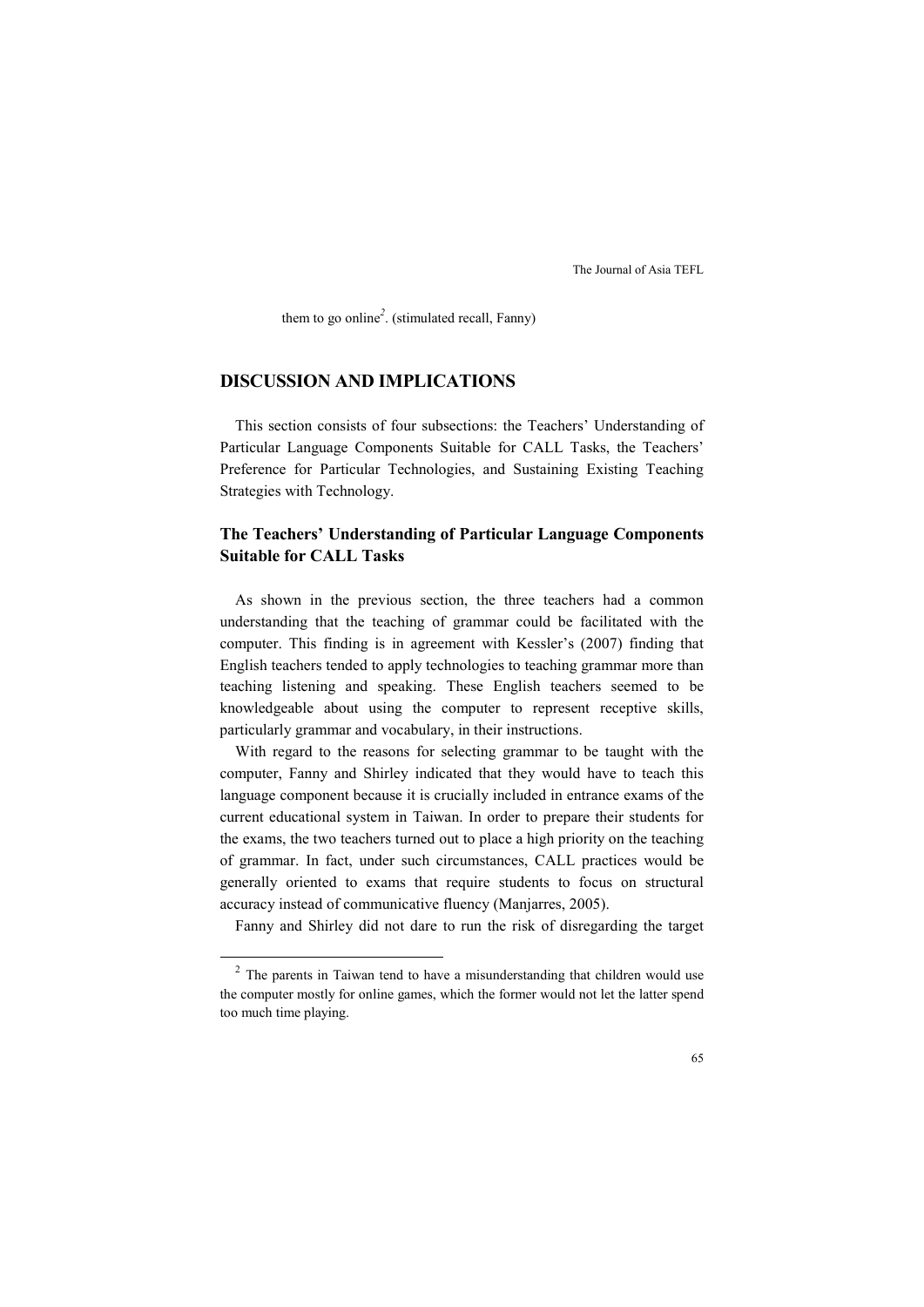content specified in the national curriculum. Normally, most parents in Taiwan would expect the teacher to cover all of the textbook content in their teaching schedules (Ho, 2001) with a belief that their children will thereby be equipped with adequate linguistic knowledge for exams. Under the pressure of preparing students for exams, most teachers would follow the curriculum and the syllabus closely (Watkins & Biggs, 2001). The two teachers' incorporation of technology into teaching seemed to be no exception; they still conformed to textbook-based and exam-oriented curriculum because they knew that students and their parents in Taiwan would generally attach importance to textbooks and exams.

With the textbook as the main source of teaching content, Fanny and Shirley noted that the design of a particular lesson was associated with the likelihood of finding web-based learning materials related to the content of that lesson. The availability of those supplementary materials beforehand drove the two teachers to design a particular activity in a certain lesson. This is what Kazeroni (2006) refers to as "document-first approach"—finding a document (e.g., the text, image, audio, video, etc.) on the Internet in the hope of triggering ideas for teaching tasks suitable for a specific lesson. Fanny and Shirley in the present study, to an extent, adopted this approach to determine how a particular grammatical structure could be taught. However, as Kazeroni points out, this approach to incorporating web-based materials into a lesson may not be pedagogically sound and locating them is simply "a matter of pure chance" (p. 24). In fact, this approach may put teachers at risk of creating CALL tasks that are probably not compatible with the learning objectives prescribed in their lessons. Therefore, teachers should be aware of the risk, keeping in mind that they should design activities that can meet the learning objectives set earlier.

#### **The Teachers' Preference for Particular Technologies**

As opposed to other technologies demonstrated in the workshop, *PowerPoint* was the only technology that all of the three teachers planned to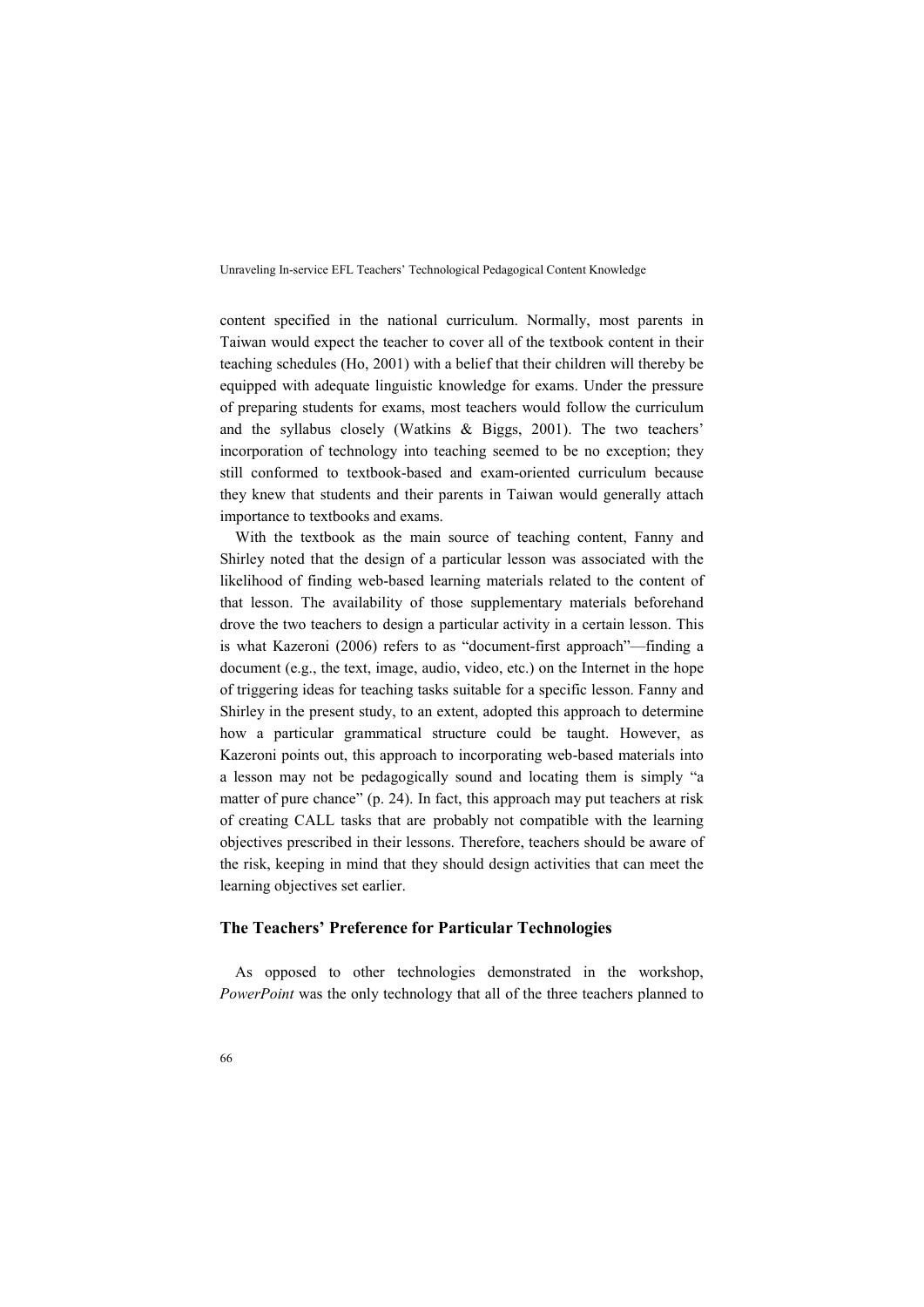utilize in their CALL lessons. However, they varied in the way subject matter was represented through this authoring tool. Both Fanny and Shirley used *PowerPoint* to present the target forms. In practice, Fanny seemed to see *PowerPoint* as an electronic board in which grammatical rules were listed without any annotations. In contrast, Shirley knew about enhancing grammatical patterns by highlighting particular morphemes and supplying visual contexts with images. This finding is consistent with Polyzou's (2005) and Koçoğlu's (2009) studies, in which language teachers displayed an understanding of representing concepts and information with multimedia. Unlike Fanny and Shirley, Teresa referred to *PowerPoint* as a stimulator for eliciting the target sentence patterns from her students rather than as an electronic board for presenting the target structures.

In addition, the teachers might use certain CALL software and resources for novelty's sake. For example, Shirley could not explain why *Hot Potatoes* exercise was more advantageous than printed worksheet or test sheet; she used it merely "for the sake of the tool" (stimulated recall, Shirley). It seemed that Shirley chose to use *Hot Potatoes* out of her own curiosity about the novel technology. Shirley's reason is understandable. When teachers are not sufficiently knowledgeable about the pedagogical strengths and limitations of particular technologies, they are inclined to replace current practices for the sake of novelty (Bax, 2000). This problem is comparable to Stockwell's (2007) observation that the teachers in his study would probably apply a particular technology to their teaching out of their curiosity about that technology in itself.

#### **Sustaining Existing Teaching Strategies with Technology**

As reported previously, the three teachers planned to employ elicitation, concept processing, tutorial, and drill-and-practice—traditional teaching strategies that they were utilizing. The way they planned to teach with the computer generally matched up with traditional teaching procedure: presentpractice-produce. This finding is supported by Hayes (2007), who found that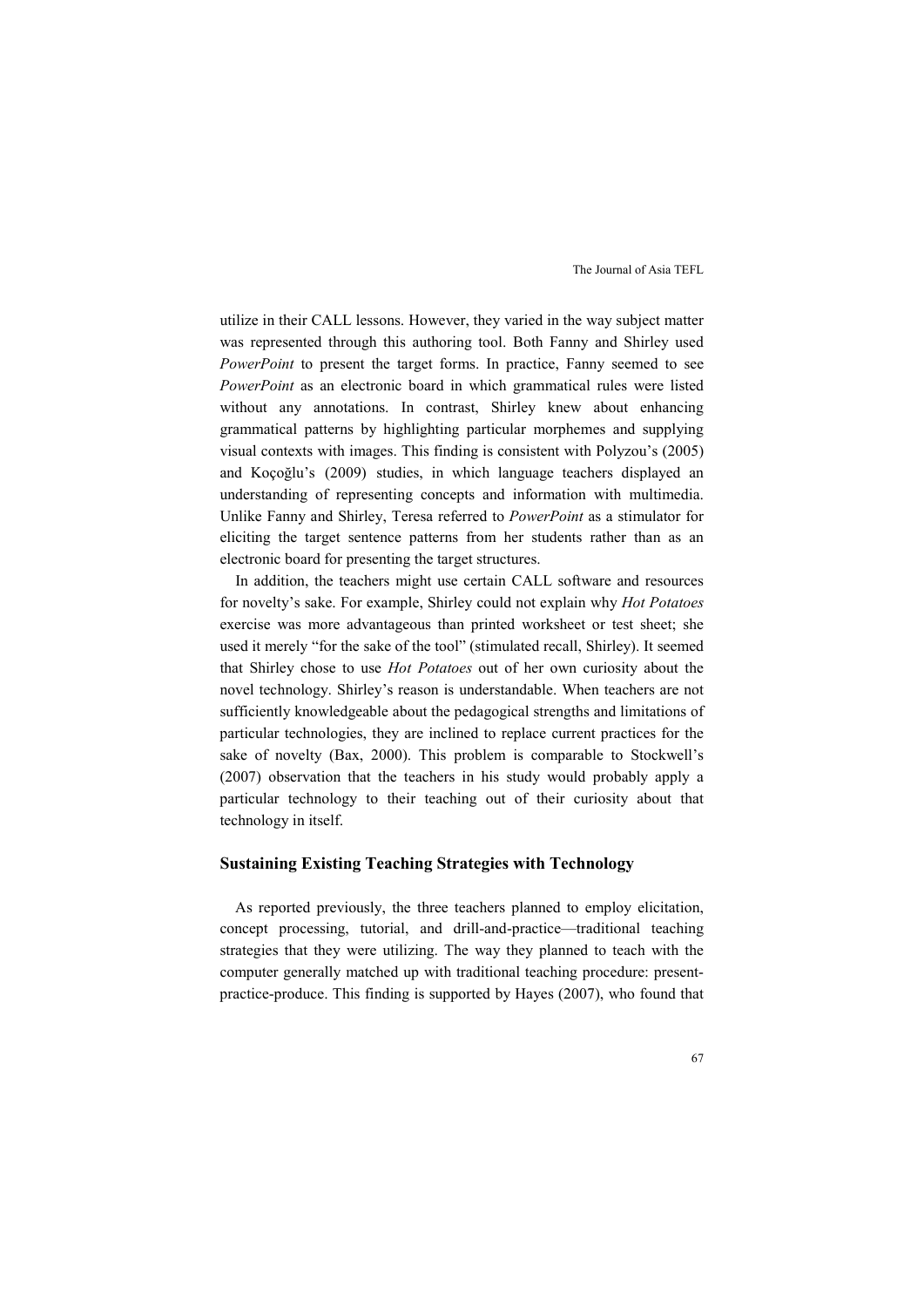public school teachers incorporating ICT into teaching did not fundamentally change the ways in which they taught. Teachers tend to persist in following teaching procedures they have been familiar with. Even with the computer integrated into teaching, they would rather sustain their teaching strategies without upsetting everyday routines (Olson, 1988). They would use technologies that "fit familiar routines and classroom procedures" (Tyack & Cuban, 1995, p. 122). Thus, in the present study, the teachers' knowledge about teaching strategies seemed to reflect an adherence to a view of sustaining existing teaching patterns and procedures rather than transforming or innovating them, as remarked by Cuban (2001).

## **CONCLUSION**

The three junior high English teachers' TPCK was revealed from their CALL lesson plans and stimulated recall interviews. It was found that some, though not substantial, differences were identified in their TPCK. In terms of selecting subject matter, they demonstrated a knowledge of prioritizing grammar teaching through computer technology. In the selection of technology, they showed a common knowledge and fondness of incorporating *PowerPoint*, *Hot Potatoes*, weblog, and the Internet (used to search for web-based supplementary materials) into English teaching, despite individual teachers' idiosyncratic preferences for certain software programs. Their use of technology in teaching further suggests a common understanding that technologies could be integrated into traditional teaching sequence: Present-Practice-Produce. In the aspect of teaching strategies, the three teachers had in common an understanding that language teaching could be facilitated with the computer through such instructional strategies as elicitation, concept processing, tutorial, and drill-and-practice.

All in all, these findings have provided an illuminating insight into Taiwanese EFL teachers' knowledge about teaching particular language components with appropriate instructional strategies through a number of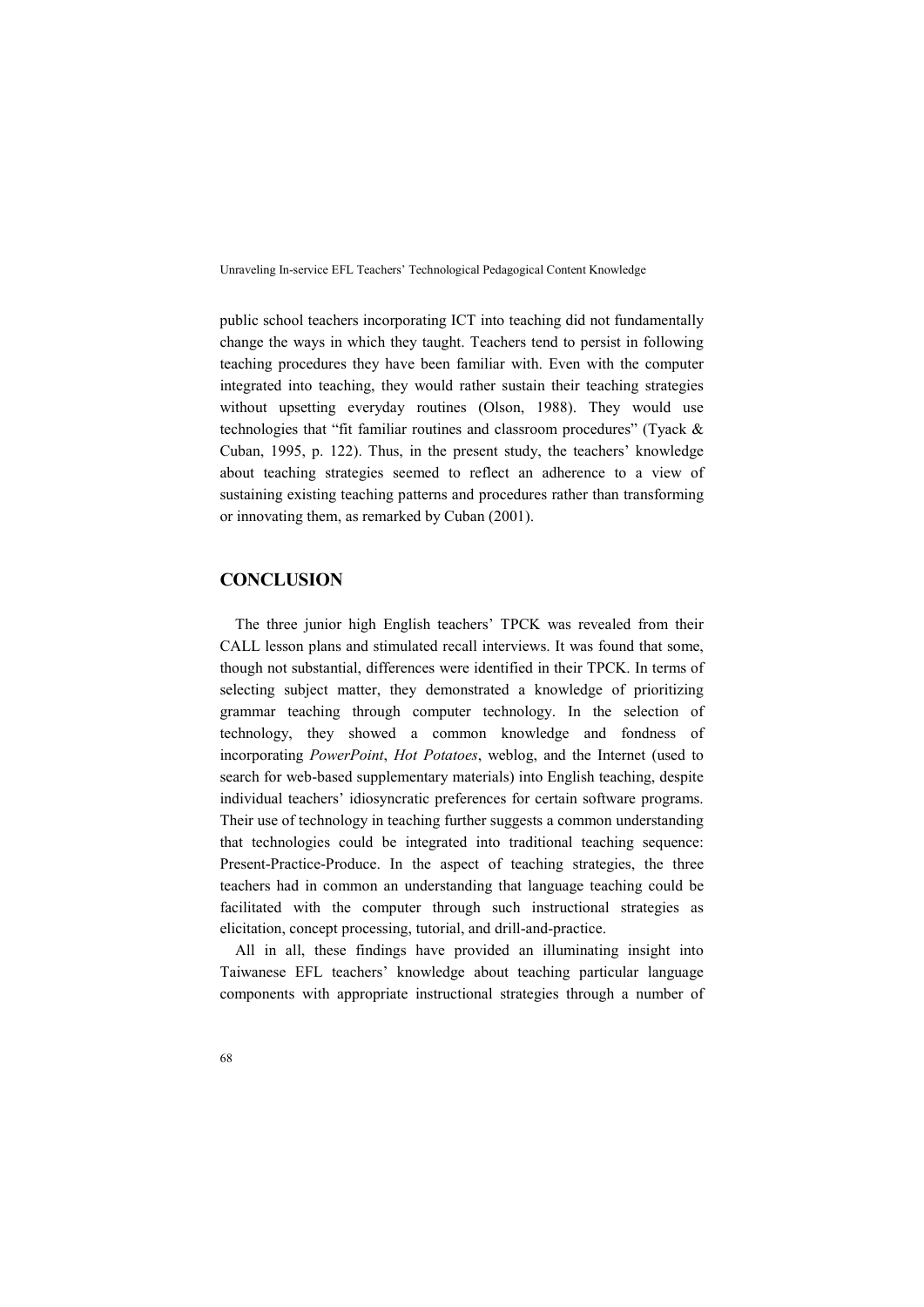technologies. Nevertheless, this study has its limitations. One involves the application and scope of CALL tools introduced in the present workshop. The three EFL Teachers' TPCK would have been different if they had been taught to either apply the same technologies to the teaching of other language components or integrate other technologies into the teaching of the same language components. It might be beneficial to examine teachers' TPCK in a future workshop that incorporates various CALL practices other than the current applications, such as theme-based projects like WebQuest, communication activities supported by CMC tools, and social learning through social media. Another limitation concerns the lack of an obligation for the in-service teachers to complete the workshop. Since the teachers voluntarily came to participate in the workshop, some of them quitted the workshop for unknown reasons and some did not hand in such assignment as lesson plan. If future workshops are offered as a required course, for instance, in a master program for in-service English teachers, more teacher learners and more extensive data can be expected. The other limitation is associated with the generalizability of the present study. The findings of this study cannot account for all EFL teachers' TPCK in Taiwan because this study is limited to only three EFL teachers. The results would have been different if the study had been conducted on more teachers who varied in teaching backgrounds and contexts. Such teachers are an obvious area for future investigation.

## **THE AUTHORS**

*Jun-jie Tseng* is an assistant professor in the Department of Foreign Languages at National Taiwan Normal University in Taiwan. His research interests include computer assisted language learning and foreign language teacher education.

Email: jjtseng@ntnu.edu.tw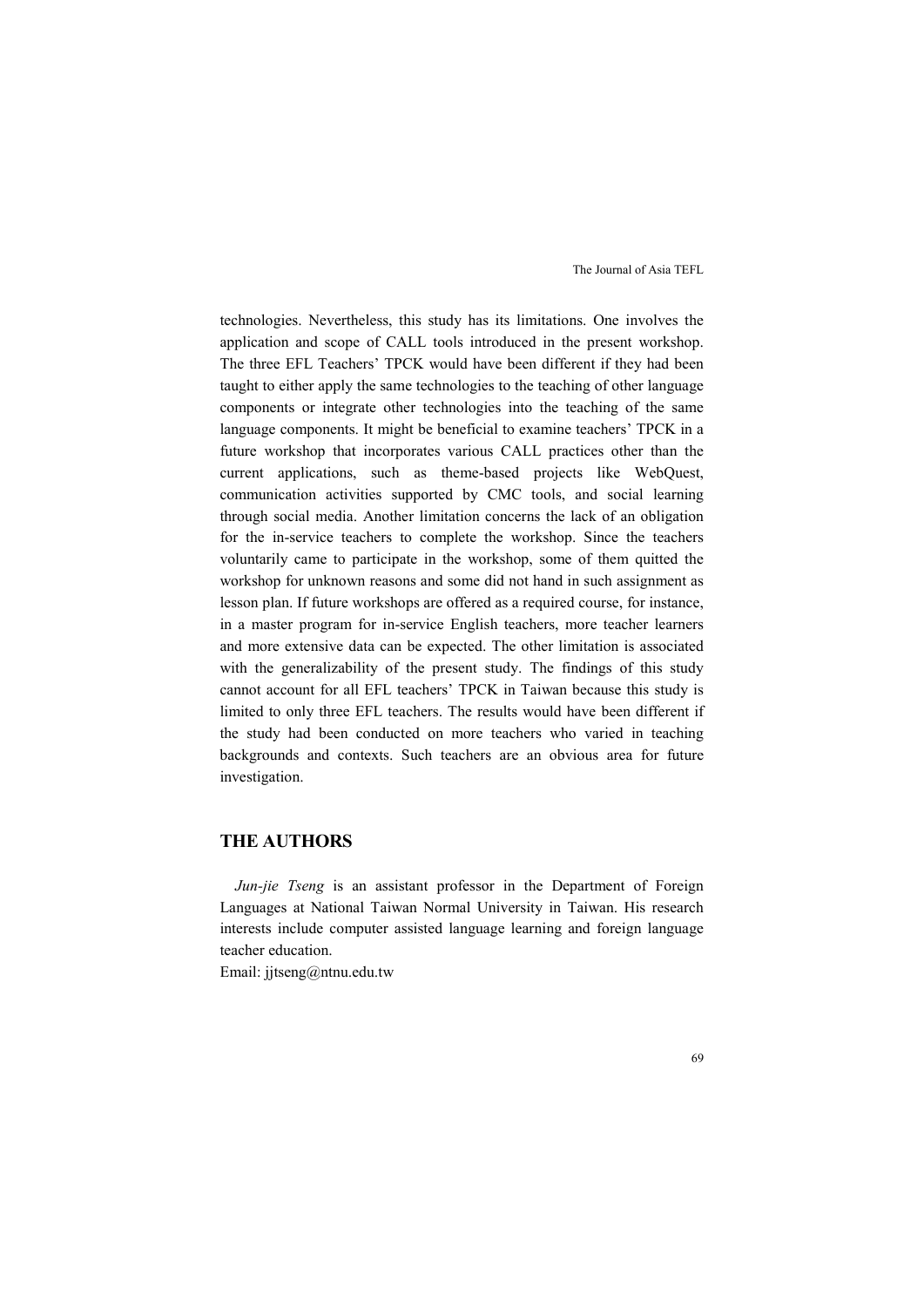*Yuh-show Cheng* received her Ph.D. degree in TESOL from the University of Texas at Austin, USA. She is currently a professor of English at National Taiwan Normal University in Taiwan. Her research interests include individual differences in second language acquisition, EFL writing instruction/assessment, and foreign language teacher education. Email: t22035@ntnu.edu.tw

*Chih-cheng Lin*, Ph.D. from the University of Illinois, Urbana-Champaign, is an associate professor in the English Department at National Taiwan Normal University, where he has been teaching English language courses, multimedia and language teaching, and academic writing. His current research interests include computer-assisted language learning and EFL reading and writing.

Email: cclin@ntnu.edu.tw

#### **REFERENCES**

- Angeli, C., & Valanides, N. (2005). Preservice elementary teachers as information and communication technology designers: An instructional systems design model based on an expanded view of pedagogical content knowledge. *Journal of Computer-Assisted Learning, 21*, 292-302.
- Bax, S. (2000). Putting technology in its place: ICT in modern foreign language teaching. In K. Field (Ed.), *Issues in modern foreign languages teaching* (pp. 208-219). London: Routledge/Falmer.
- Chang, Y. Y. (2003). *A preliminary survey of Taiwan's English teachers' attitudes toward and applications of the Internet.* Unpublished master's thesis, National Taiwan Normal University, Taipei.
- Cochran, K. F., Deruiter, J. A., & King, R. A. (1993). Pedagogical content knowing: An integrative model for teacher preparation. *Journal of Teacher Education, 44*, 263-272.
- Cuban, L. (2001). *Oversold and underused: Computers in the classroom*. Cambridge, MA: Harvard University Press.
- Fenstermacher, G. D. (1994). The knower and the known: The nature of knowledge in research on teaching. In L. Darling-Hammond (Ed.), *Review of research in*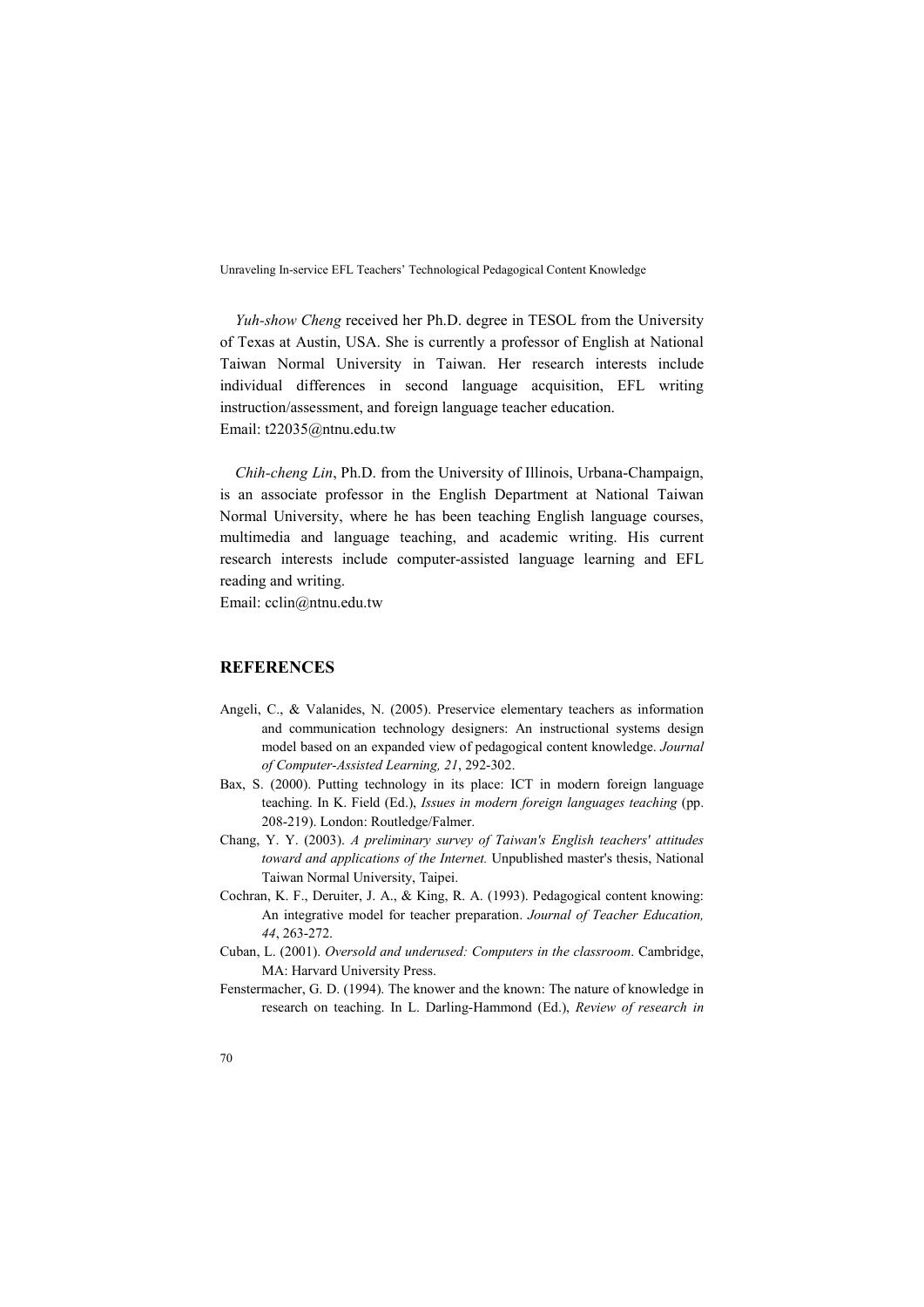*education*, Vol. 20 (pp. 3-56). Wachington, DC: American Educational Research Association.

- Hayes, D. N. A. (2007). ICT and learning: Lessons from Australian classrooms. *Computers & Education, 49*, 385-395.
- Ho, I. T. (2001). Are Chinese teachers authoritarian? In D. A. Watkins & J. B. Biggs (Eds.), *Teaching the Chinese learners: Psychological and pedagogical perspectives* (pp. 99-114). Hong Kong: Comparative Education Research Centre, the University of Hong Kong.
- Hsu, S. K., & Kuan, P.-Y. (2007). *A research report on developing a self-assessment model for elementary and middle school teachers' information technology literacy*. Taipei: Ministry of Education.
- Kazeroni, A. (2006). Have we left the teacher out of the equation? Strengthening the link between teacher cognition and task design in CALL. In R. P. Donaldson & M. A. Haggstrom (Eds.), *Changing language education through CALL* (pp. 19-29). Abingdon, UK: Routledge.
- Kessler, G. (2007). Formal and informal CALL preparation and teacher attitude toward technology. *Computer Assisted Language Learning, 20*(2), 173-188.
- Koçoğlu, Z. (2009). Exploring the technological pedagogical content knowledge of pre-service teachers in language education. *Procedia-Social and Behavioral Sciences, 1*(1), 2734-2737.
- Koehler, M. J., & Mishra, P. (2005). What happens when teachers design educational technology? The development of technological pedagogical content knowledge. *Journal of Educational Computing Research, 32*(2), 131-152.
- Manjarres, N. B. (2005). Washback of the foreign language test of the state examinations in Colombia: A case study. *Arizona Working Papers in Second Language Acquisition and Teaching, 12*. Retrieved from http://w3.coh.arizona. edu/AWP/AWP%202005/Manjarres.pdf
- Margerum-Leys, J., & Marx, R. W. (2003). Teacher knowledge of educational technology: A case study of student/mentor teacher pairs. In Y. Zhao (Ed.), *What should teachers know about technology? Perspectives and practices* (pp. 123-159). Greenwich, CT: Information Age Publishing.
- Meskill, C., Anthony, N., Hilliker-Vanstrander, S., Tseng, C.-H., & You, J. (2006). CALL: A survey of K-12 ESOL teacher uses and preferences. *TESOL Quarterly, 40*(2), 439-451.
- Ministry of Education in Taiwan. (2001). *General Blueprint of Information Education for Elementary and High Schools*. Taipei: Ministry of Education.
- Mishra, P., & Koehler, M. J. (2005). Educational technology by design: Results from a survey assessing its effectiveness. In C. Crawford, D. A. Willis, R. Carlsen,